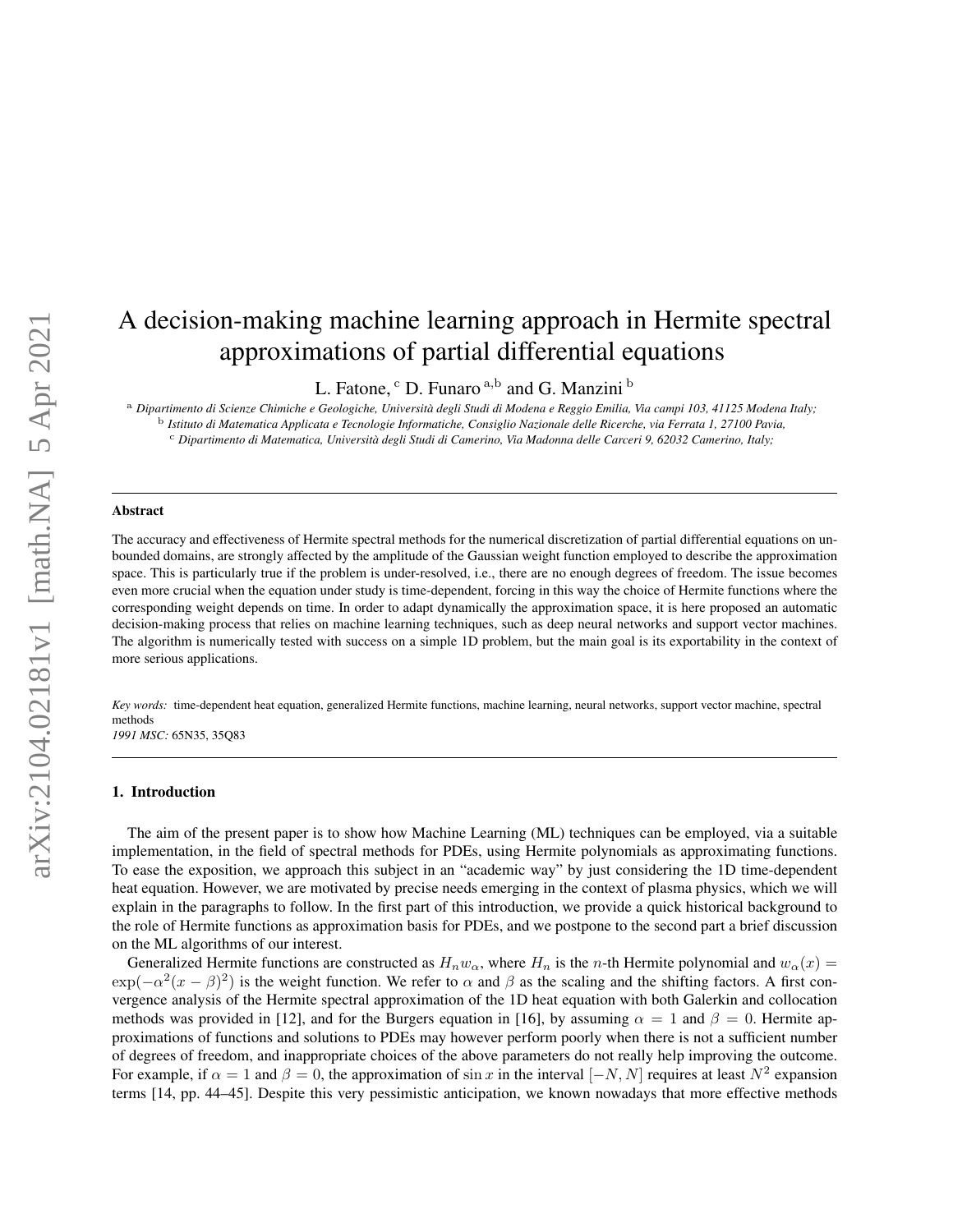can be obtained by choosing  $\alpha$  and  $\beta$  carefully. As pointed out in [41], we only need a reasonable number of terms N in the truncated expansion if  $\beta = 0$  and the scaling factor  $\alpha$  is taken as  $max_{1 \le j \le N} (\xi_j^N)/N$ , where  $\xi_j^N$ ,  $j = 1, ..., N$ are the roots of  $H_N$ . Such a significant improvement has reopened the way towards the design of Hermite spectral methods that are computationally efficient for solving physics and engineering problems. On the other hand, this poses the absolutely nontrivial problem of how to choose acceptable values for the scaling and shifting parameters.

More recently, generalized Hermite functions have been applied to solving time dependent problems, assuming that  $\alpha = \alpha(t)$  and  $\beta = \beta(t)$  may also change in time. Noteworthy developments in this direction are found for instance in [24, 23, 48]. Those papers cover a wide range of applications ranging from the discretization of linear and nonlinear diffusion and convection-diffusion equations, to the generalized Ginzburg–Landau equation and the Fokker-Planck equation.

It is important to mention that Hermite functions provide the most natural framework for the numerical approximations of the distribution function solving the Vlasov equation, which is the most basic mathematical model in noncollisional plasma physics [15]. Indeed, Hermite functions are directly linked to the Maxwellian distribution function that describes a noncollisional plasma close to the equilibrium state. When the plasma develops a strong non-Maxwellian behavior, an impractical number of Hermite basis functions could be needed, thus making a numerical solution too expensive. In [34], it was shown through numerical experiments that, even in bad situations, using weight functions of the form  $\exp(-\alpha^2(x-\beta)^2)$  with a careful choice of  $\alpha$  and  $\beta$ , it is possible to reduce significantly the computational burden by orders of magnitude. This fact was exploited in successive works for investigating the properties of Vlasov-based plasma models [1, 6] and developing computationally efficient numerical methods (see, e.g.:  $[10, 8, 9, 13, 26, 4]$ , and the code implementations described in  $[25, 47]$ .

To the best of our knowledge, however, the selection of reasonable values for  $\alpha$  and  $\beta$  (also depending on time) is still an open problem, since only partial, often unsatisfactory, answers have been given, sometimes limited to specific coefficients that must be somehow imposed by the user at the beginning of the simulation. Here, our contribution is finalized to the automatic detection of the most appropriate value of  $\alpha$ , whereas, for simplicity  $\beta$  will remain equal to zero. The methodology is based on a ML approach that tries to recognize the shape of the numerical solution while it evolves in time, and select dynamically the proper value of  $\alpha$ . The ML algorithm is initially trained by means of a suitable input set, where each one of its elements brings along the correct value of  $\alpha$ . As the numerical solution advances in time, the so instructed ML algorithm evaluates periodically the most reasonable value of  $\alpha$  at that time. The computation then continues with the updated value.

ML algorithms are nowadays widely applied in the numerical treatment of differential equations arising in science and engineering. Many of such learning algorithms have been designed in recent times for solving classification and regression problems, in the purpose of achieving better effectiveness and efficiency in tackling physics and engineering applications with computers [20]. A review of these developments is beyond the scope of this article, so we briefly recall some background material useful for the discussion of our problem, without any claim of being exhaustive. Neural Networks (NN) can be used to approximate sufficiently regular functions and their derivatives, as well as solutions to differential equations [3, 29, 27]. Moreover, NN can reduce the costs of modelling computational domains with complex geometries when solving forward and inverse problems [31], and can be used as a substitute to conventional constitutive material models [39]. A detailed introduction to these topics can be found in [49]. In [37], the solutions of a high-dimensional PDE are approximated through a deep NN, suitably trained to conform the behavior of a given differential operator (equipped with initial and boundary conditions). Physics-informed neural networks (PINN) are supervised learning algorithms that constraint a numerical solution to satisfy a given set of physics laws or PDEs, as studied for example in [30, 22, 19, 28, 36].

As an alternative to the techniques mentioned above, we may consider the Support Vector Machine (SVM) approach. Originally proposed at the beginning of the sixties [45, 43, 44], the SVM is a class of learning algorithms that can be used for solving classification and regression problems, after a training over a suitable set of input data [46]. The decision functions is a linear combination of a set of basis functions that are nonlinear and parameterized by the so called Support Vectors. This approach can also provide a computationally efficient function representation when the input space is high dimensional [17, 40, 42, 32]. A SVM is trained to minimize the approximation errors, by searching for a nonlinear function that fits the set of input data within an assigned threshold and is as flat as possible. The implementation is usually based on special polynomials or Gaussian kernels [18, 33]. An exhaustive review of SVM algorithms with their practical applications is beyond the scope of this paper, so we refer the interested reader to [38] and [7, 2] for a more detailed introduction to both theory and usage.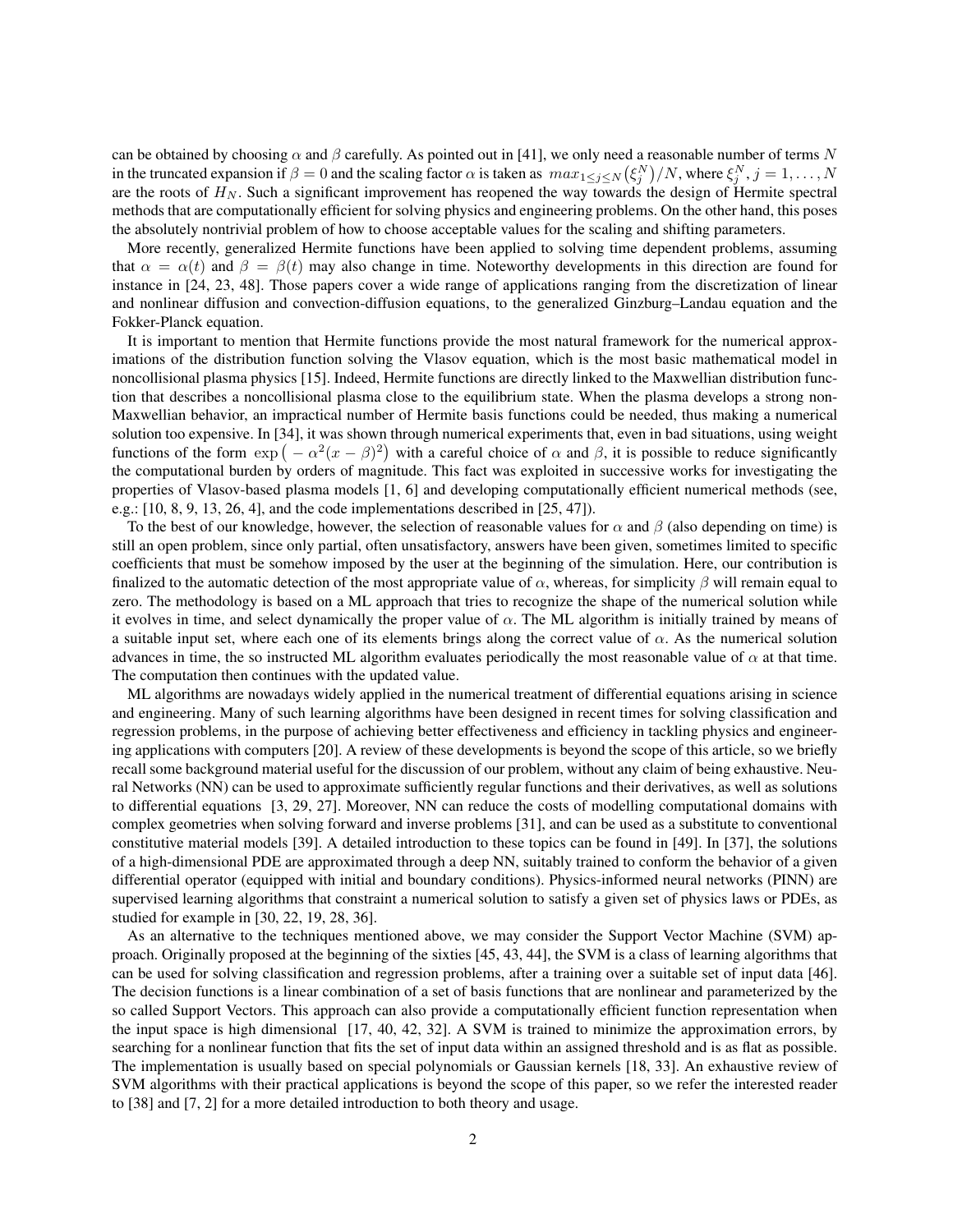The scope of this paper is to implement a couple of ML methods of the type just described. As often happens in this kind of applications, one of the most crucial issues will be the detection of the appropriate training sets. The material is organized as follows. In Section 2, we briefly review the basic features of Hermite spectral method for the 1D heat equation on the straight-line. In Section 3 we discuss how the modification of  $\alpha$  may impact on the scheme formulation. In Section 4 we reformulate the problem as a collocation method, and introduce a discretization in time admitting a scaling factor  $\alpha = \alpha(t)$  changing with time. In Section 5 we design an automatic decision-making strategy for the dynamical determination of  $\alpha$ , applied to the numerical resolution of the heat equation with homogeneous right-hand side. This is performed by training the ML learning algorithm with the help of Gaussian-like profiles. In Section 6 we apply a similar strategy to the non-homogeneous case by employing a training set containing suitable spline functions. In Section 7, we provide some final remarks and discuss future projects concerning the application of this ML strategy to the Vlasov equation.

## 2. Galerkin approximation of the heat equation

Let  $\mathbb R$  be the set of real numbers. We work with the heat equation, that in strong form is given by:

$$
\partial_t u - \partial_{xx} u = f, \qquad x \in \mathbb{R}, \quad t > 0,
$$
\n(1a)

$$
u(x,0) = u_0(x), \qquad x \in \mathbb{R}, \tag{1b}
$$

where f is a given forcing term and  $u_0$  is the initial guess. We assume that the solution  $u = u(x, t)$  has an exponential decay at infinity, although we do not specify at the moment the exact decay rate. This crucial issue will be discussed as we proceed with our investigation. For this reason, most of the passages that follow are to be intended in informal way.

When  $f = 0$ , the exact solution of problem (1a)-(1b) is explicitly known:

$$
u(x,t) = 2\alpha(t)w_{\alpha}(x,t) \quad \text{with } \alpha(t) = \frac{1}{2\sqrt{t+1}}, \ w_{\alpha}(x,t) = \exp\left(-(\alpha(t)x)^2\right). \tag{2}
$$

As the reader can notice, the behavior of u for  $x \to \pm \infty$  depends on time. This means that it is not easy to define an appropriate functional space as a natural habitat for  $u$ . In particular, we would like to approximate  $u$  in (2) by Gaussian functions that display a different decay rate (with  $\alpha$  constant in time for instance). For most of the paper we will continue to play with the simplified case  $f = 0$ , in order to prepare the ground for the non-homogeneous case.

Let us go straight to the approximation. For a positive integer number N, let  $\mathbb{P}_N$  denote the space of polynomials of degree at most N. Consider then the functional space:

$$
V_N(t) := \left\{ v_N(\cdot, t) = w_\alpha(\cdot, t)\phi_N \mid \phi_N \in \mathbb{P}_N \right\},\tag{3}
$$

where the weight function is given in (2). The classical Galerkin approximation is obtained in the usual way through the following variational formulation:

$$
For \ t \in [0, T], find \ u_N(t) \in V_N(t) \ such \ that:
$$
\n
$$
\int_{\mathbb{R}} \frac{\partial u_N}{\partial t} \phi_N \, dx + \int_{\mathbb{R}} \frac{\partial u_N}{\partial x} \frac{\partial \phi_N}{\partial x} \, dx = \int_{\mathbb{R}} f \phi_N \, dx, \qquad \forall \phi_N \in \mathbb{P}_N,
$$
\n(4)

$$
\int_{\mathbb{R}} \left( u_N(x,0) - u_0(x) \right) \phi_N(x,0) \, dx = 0, \qquad \forall \phi_N \in \mathbb{P}_N. \tag{5}
$$

The exponential decrease of the weight function  $w_\alpha(x, t)$  for  $x \to \pm \infty$  justifies the omission of the boundary terms in the integration by parts.

Before proceeding, we need to introduce the set of Hermite polynomials. In fact, we will expand the approximation  $u_N$  in the basis of Hermite functions. In the specific case, we first use Hermite polynomials multiplied by the weight function  $w_\alpha(x, t)$  introduced in (2). Later on, we will examine other options.

We recall that Hermite polynomials are recursively defined by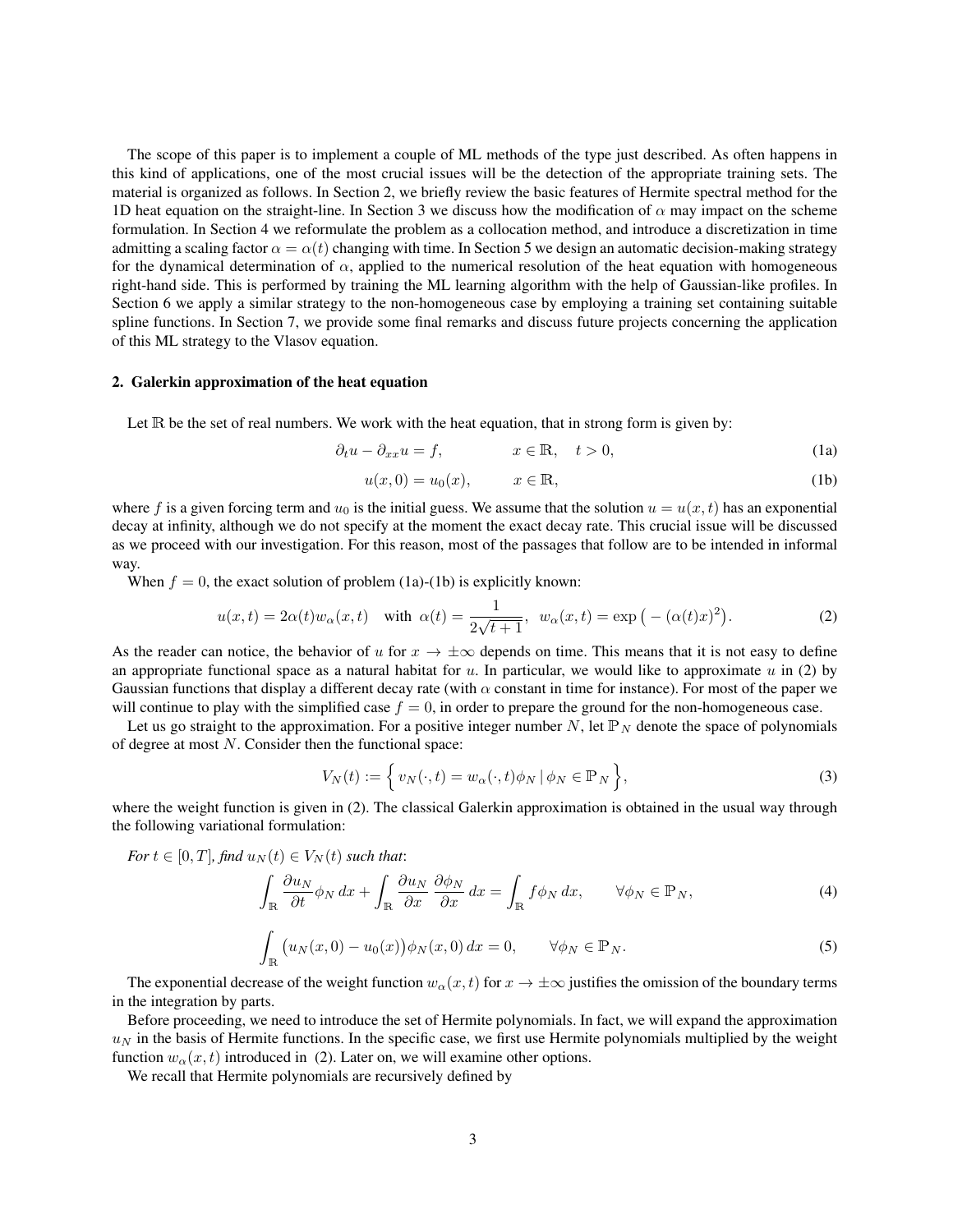$$
H_0(\zeta) = 1, \qquad H_1(\zeta) = 2\zeta,\tag{6}
$$

$$
H_{n+1}(\zeta) = 2\zeta H_n(\zeta) - 2nH_{n-1}(\zeta), \qquad n \ge 2,
$$
\n(7)

with the useful convention that  $H_s(\zeta) = 0$  if  $s < 0$  [35]. These polynomials are orthogonal with respect to the weighted inner product of  $L^2(\mathbb{R})$  using the weight function  $w_\alpha$  with  $\alpha$  constantly equal to 1. In practice, we have:

$$
\int_{\mathbb{R}} H_{\ell}(\zeta) H_m(\zeta) e^{-\zeta^2} d\zeta = 2^m m! \sqrt{\pi} \, \delta_{\ell,m},\tag{8}
$$

where  $\delta_{\ell,m}$  is the Dirac delta symbol, whose values equals one if  $\ell = m$  and zero otherwise. By the change of variable  $\zeta = \alpha(t)x$ , we are able to express the orthogonality with respect to a general  $w_{\alpha}$ , which may depend on time.

From these assumptions, it is natural at this point to represent the unknown  $u_N$  through the expansion:

$$
u_N(x,t) = \frac{w_\alpha(x,t)}{\sqrt{\pi}} \sum_{\ell=0}^N \widehat{u}_\ell(t) H_\ell(\alpha(t)x), \qquad (9)
$$

with its Fourier coefficients given by:

$$
\widehat{u}_m(t) = \int_{\mathbb{R}} u_N(x, t) \phi_m(x, t) dx,
$$
\n(10)

where

$$
\phi_m(x,t) = \frac{\alpha(t)}{2^m m!} H_m(\alpha(t)x), \qquad 0 \le m \le N. \tag{11}
$$

In the trivial case where  $f = 0$ , the series in (9) only contains the term corresponding to  $\ell = 0$ , with  $\hat{u}_0 = 2\alpha(t)$ (see (2)). In (11), the choice for  $\phi_m$ ,  $0 \le m \le N$ , is the one also suggested for the test functions in (4). Concerning the right-hand side, we have that the projection  $f_N$  of f is obtained by:

$$
f_N(x,t) = \frac{w_\alpha(x,t)}{\sqrt{\pi}} \sum_{\ell=0}^N \widehat{f}_{\ell}(t) H_{\ell}(\alpha(t)x).
$$
 (12)

The Fourier coefficients  $\widehat{f}_m(t)$  are recovered after multiplying by the test functions in (11) and integrating over R, so obtaining:

$$
\frac{\alpha(t)}{2^m m!} \int_{\mathbb{R}} f_N(x, t) H_m(\alpha(t)x), dx = \frac{1}{2^m m! \sqrt{\pi}} \sum_{\ell=0}^N \widehat{f}_{\ell}(t) \int_{\mathbb{R}} w_{\alpha}(x, t) H_{\ell}(\alpha(t)x) H_m(\alpha(t), x), \alpha(t) dx
$$

$$
= \frac{1}{2^m m! \sqrt{\pi}} \sum_{\ell=0}^N \widehat{f}_{\ell}(t) \int_{\mathbb{R}} \exp(-\zeta^2) H_{\ell}(\zeta) H_m(\zeta) d\zeta = \frac{1}{2^m m! \sqrt{\pi}} \sum_{\ell=0}^N \widehat{f}_{\ell}(t) 2^m m! \sqrt{\pi} \delta_{\ell, m} = \widehat{f}_m(t), \qquad (13)
$$

where we used the orthogonality properties of Hermite polynomials.

We can go through the computations in order to find out the scheme in finite dimension. The procedure is here omitted, though it follows from straightforward (but quite annoying) calculations. Some passages are briefly reported in the appendix . We then arrive at the following result.

Let  $\widehat{u}_m(t)$  and  $\widehat{f}_m(t)$  be the m-th time-dependent Fourier coefficients of  $u_N$  and  $f_N$ , respectively introduced in (9) *and* (13)*. Then, the Fourier coefficients*  $\hat{u}_m(t)$ ,  $0 \le m \le N$ *, satisfy the system of ordinary differential equations:* 

$$
\partial_t \widehat{u}_m(t) - \left(\frac{\alpha'(t)}{2\alpha(t)} + \alpha(t)^2\right) \widehat{u}_{m-2}(t) - (m+1)\frac{\alpha'(t)}{\alpha(t)} \widehat{u}_m(t) = \widehat{f}_m(t). \tag{14}
$$

The same relation between the coefficient of the Fourier expansions is obtained from the following variational formulation of the heat equation:

$$
\int_{\mathbb{R}} \left( \frac{\partial u}{\partial t} - \frac{\partial^2 u}{\partial x^2} \right) \phi \, dx = \int_{\mathbb{R}} f \phi \, dx \quad \forall \phi \text{ (generic test function)}, \tag{15}
$$

where, for the moment,  $\phi$  denotes a generic test function, and no integration by parts has been performed. The equivalence of the two versions is formally shown in the appendix Nevertheless, the last formulation cannot be easily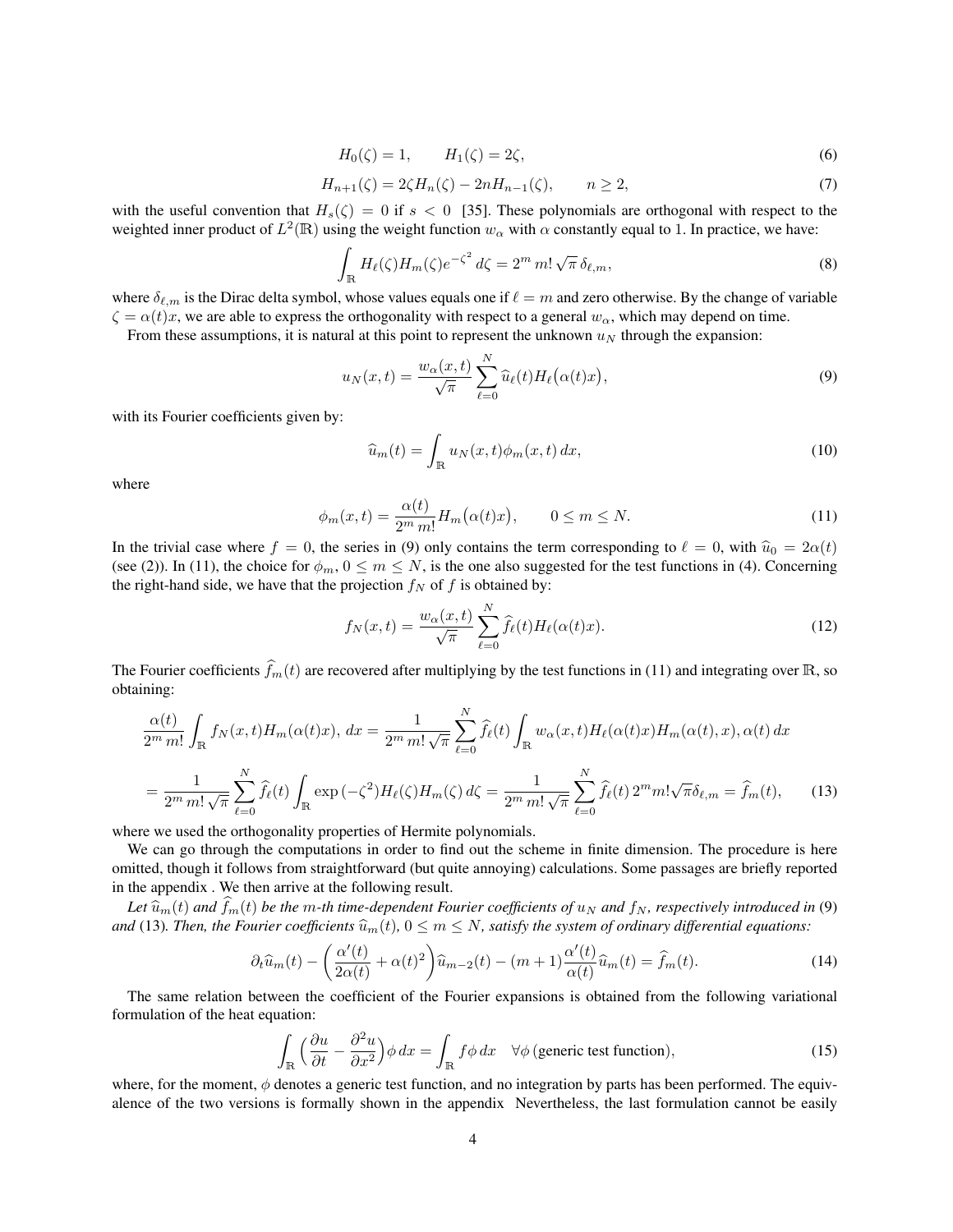embedded in the proper functional spaces, so that an analysis of convergence for the corresponding Galerkin approximation is hard to achieve. A third version has been proposed in [24]. This is based on a rewriting of the heat equation as follows:

$$
\frac{d}{dt} \int_{\mathbb{R}} u\phi \, dx - \int_{\mathbb{R}} u \left( \frac{\partial \phi}{\partial t} + \frac{\partial^2 \phi}{\partial x^2} \right) dx = \int_{\mathbb{R}} f\phi \, dx \qquad \forall \phi \text{ (generic test function)}.
$$
 (16)

This leads again to the scheme (14). The reason for this last choice is due to an erroneous writing of the relation linking the Fourier coefficients of the classical Galerkin scheme (4), which led to equation (1.4) in [24]. This flaw suggested to the authors a modification of the variational formulation according to (16). After a review of the computations, we consider the alternative version (16) unnecessary. Details of the passages are provided in the appendix . It has to be remarked however that the work in [24] has been mainly focused to the study of convergence of the scheme (14), which is exactly the one we are implementing in the present paper. Therefore, the theoretical results developed in [24] are definitely interesting to us.

The exact solution (2) also satisfies the recursive relation in (14) for  $f = 0$ . In fact, we first recall that  $\alpha(t) = 1/$ The exact solution (2) also satisfies the recursive relation in (14) for  $f = 2\sqrt{t+1}$ , which implies  $\alpha'(t)/2\alpha(t) = -\alpha(t)^2$ . In this way, (14) reduces to:

$$
\partial_t \widehat{u}_m(t) + 2(m+1)\alpha(t)^2 \widehat{u}_m(t) = \widehat{f}_m(t). \tag{17}
$$

All the Hermite coefficients of u are zero with the exception of the one corresponding to  $m = 0$ , where we have  $\hat{u}_0(t) = 2\alpha(t)$ . Relation (17) is actually compatible with this choice.

Let us now suppose that the parameter  $\alpha$  is constant. In this circumstance, always for  $f = 0$ , we can find for example an explicit expression for the coefficients in (14) for  $m \ge 0$  (*m* even):

$$
\widehat{u}_m(t) = \frac{\sqrt{\pi} \alpha^m}{\left(\frac{m}{2}\right)!} t^{m/2},\tag{18}
$$

from which we get  $\hat{u}_0 = \sqrt{\pi}$ , which corresponds to the initial datum  $u(x, 0) = w_\alpha(x, 0)$ . Indeed, by setting  $\alpha$ constant, relation (14) becomes:

$$
\partial_t \widehat{u}_m(t) - \alpha^2 \widehat{u}_{m-2}(t) = 0. \tag{19}
$$

Such an equation is verified by noting that:

$$
\partial_t \widehat{u}_m(t) = \frac{\sqrt{\pi} \alpha^m}{\left(\frac{m}{2}\right)!} \partial_t t^{m/2} = \alpha^2 \frac{\sqrt{\pi} \alpha^{m-2}}{\left(\frac{m-2}{2}\right)!} t^{(m-2)/2} = \alpha^2 \widehat{u}_{m-2}.
$$

Since, for the initial datum in (1b), only the first mode is different from zero, we have that  $u_0$  is an even function that remains even during all the time evolution (recall that  $f = 0$ ). Therefore, by using the Fourier coefficients in (18), we build the sum:

$$
v(x,t) = w_{\alpha}(x) \sum_{m(even)=0}^{\infty} \alpha^m \frac{t^{\frac{m}{2}}}{(\frac{m}{2})!} H_m(\alpha x) = w_{\alpha}(x) \sum_{\ell=0}^{\infty} \alpha^{2\ell} \frac{t^{\ell}}{\ell!} H_{2\ell}(\alpha x), \tag{20}
$$

where we dropped the dependence on t in  $w_{\alpha}$ , since the weight no longer depends on time. We have that  $v(x, 0) =$  $u(x, 0)$  when  $\alpha = 1/2$ .

We can also say that  $v(0, t) = u(0, t)$ , for  $0 \le t < 1$ . We prove this fact by writing the MacLaurin expansion:

$$
u(0,t) = 2\alpha(t) = \frac{1}{\sqrt{t+1}} = \sum_{\ell=0}^{\infty} \frac{(-1)^{\ell}}{2^{\ell}\ell!} \Big(\prod_{k=1}^{\ell} (2i-1)\Big) t^{\ell}.
$$
 (21)

Now, the expansions (20) and (21) are the same, as it can be checked by expressing the value of  $H_{2\ell}(0)$  through the recursion formula for Hermite polynomials. Let us observe that the above mentioned series have a convergence radius equal to 1, therefore they diverge for  $t > 1$ .

We are tempted to deduce that the functions  $v$  and  $u$  always coincide both in time and space. This kind of equality is not clear however, since it presumes a correct interpretation of the type of convergence of the series in (20). For any fixed  $x$  and  $t$ , we may expect point-wise convergence, but it is hard to conclude that this is going to be true in some normed functional space. In fact, we are trying to represents a Hermite function with a certain Gaussian decay,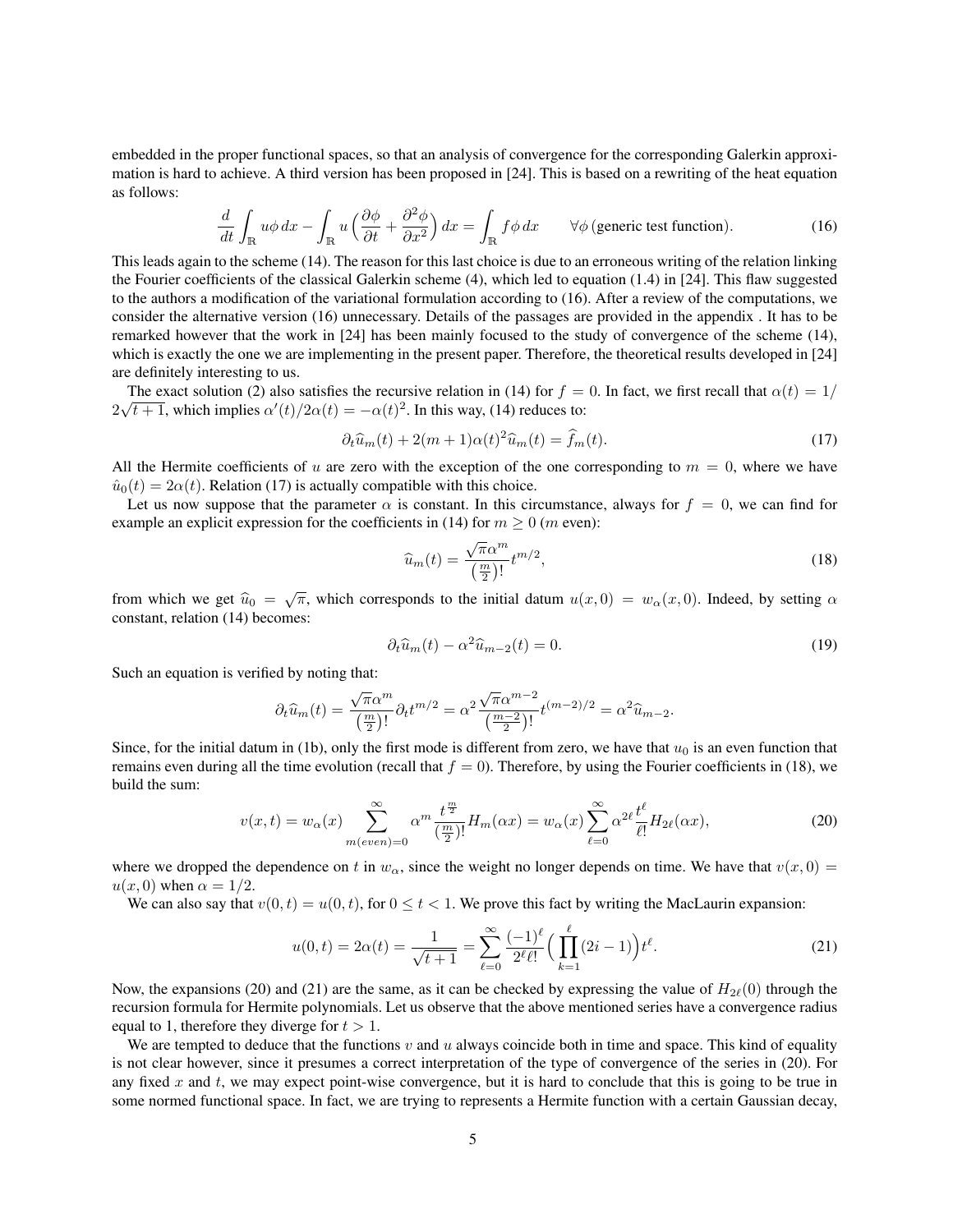through an expansion by other Hermite functions associated to a different Gaussian behavior. To this respect, let us note that, by choosing  $\alpha(t)$  as in (2), only the first mode ( $m = 0$ ) is activated during the whole computation, so that the numerical error exclusively depends on the time discretization procedure. On the contrary, for  $\alpha$  fixed equal to 1/2, all the Fourier coefficients are involved.

In [24], spectral convergence is proven for a special choice of  $\alpha(t)$  (see relation (2.1) in that paper), which includes the case (2). The analysis for a more general  $\alpha$  is at the moment unavailable. Such an extension is rather troublesome and it is due to the difficulty to find proper Sobolev type inclusions between spaces displaying different decay behaviors at infinity of the weight functions. The results of the experiments obtained by truncating the sum in (20) at a fixed integer N show an excellent agreement with the exact solution u, for  $t < 1$ . As t reaches the value 1, oscillations are observed. Like in the Gibbs' phenomenon, these do not diminish by increasing  $N$  (recall that the convergence radius of the involved series is equal to 1).

#### 3. Quadrature nodes and other useful formulas

The considerations made in the previous section, rise the question of the passage from the Fourier coefficients relative to a certain choice of  $\alpha$  to those related to a different value of such a parameter. From the practical viewpoint, we briefly provide a recipe for this kind of basis transformation. Suppose that we are given a function  $v$  expressible as a series of Hermite functions for some  $\alpha > 0$ :

$$
v(x) = \frac{w_{\alpha}(x)}{\sqrt{\pi}} \sum_{\ell=0}^{\infty} \widehat{v}_{\ell} H_{\ell}(\alpha x), \qquad (22)
$$

with Fourier coefficients

$$
\widehat{v}_m = \frac{\alpha}{2^m \, m!} \int_{\mathbb{R}} v(x) H_m(\alpha x) \, dx = \frac{1}{2^m \, m!} \int_{\mathbb{R}} v(x/\alpha) H_m(x) \, dx, \qquad m \ge 0. \tag{23}
$$

We would like to express the same function as the series of Hermite functions relative to  $\alpha = 1$ :

$$
v(x) = \frac{w_1(x)}{\sqrt{\pi}} \sum_{\ell=0}^{\infty} \widehat{V}_{\ell} H_{\ell}(x),\tag{24}
$$

with Fourier coefficients

$$
\widehat{V}_m = \frac{1}{2^m m!} \int_{\mathbb{R}} v(x) H_m(x) dx, \qquad m \ge 0.
$$
\n(25)

We can immediately get a formula that provides the set of Fourier coefficient  $\widehat{V}_m$  from the other one. It is enough to informally substitute expansion (22) in the last integral. So, we find that

$$
\widehat{V}_m = \frac{1}{2^m \, m! \sqrt{\pi}} \sum_{\ell=0}^{\infty} \widehat{v}_{\ell} \int_{\mathbb{R}} H_{\ell}(\alpha x) H_m(x) w_{\alpha}(x) dx = \frac{1}{\alpha 2^m \, m! \sqrt{\pi}} \sum_{\ell=0}^{\infty} \widehat{v}_{\ell} \int_{\mathbb{R}} H_{\ell}(x) H_m\left(\frac{x}{\alpha}\right) w_1(x) dx \tag{26}
$$

and, viceversa, substituting (24) in (23).

$$
\widehat{v}_m = \frac{\alpha}{2^m \, m! \sqrt{\pi}} \sum_{\ell=0}^{\infty} \widehat{V}_{\ell} \int_{\mathbb{R}} H_{\ell}(x) H_m(\alpha x) w_1(x) \, dx, \qquad m \ge 0. \tag{27}
$$

Explicit formulas are available for the computation of these integrals. The procedure looks however complex and expensive, so that we provide here below an alternative by using numerical quadrature. As usual, for a fixed integer N, we introduce the zeros of  $H_N$ . These nodes will be denoted by  $\xi_j^N$ ,  $j = 1, ..., N$ . Together with the weights [11, Eq. (3.4.9)]:

$$
w_j^N = \sqrt{\pi} 2^{N+1} N! \left[ H'_n(\xi_j^N) \right]^{-2}, \qquad 1 \le j \le N,
$$
\n(28)

we have the quadrature formula:

$$
\int_{\mathbb{R}} p(x)dx = \sum_{j=1}^{N} p(\xi_j^N)w_j^N,
$$
\n(29)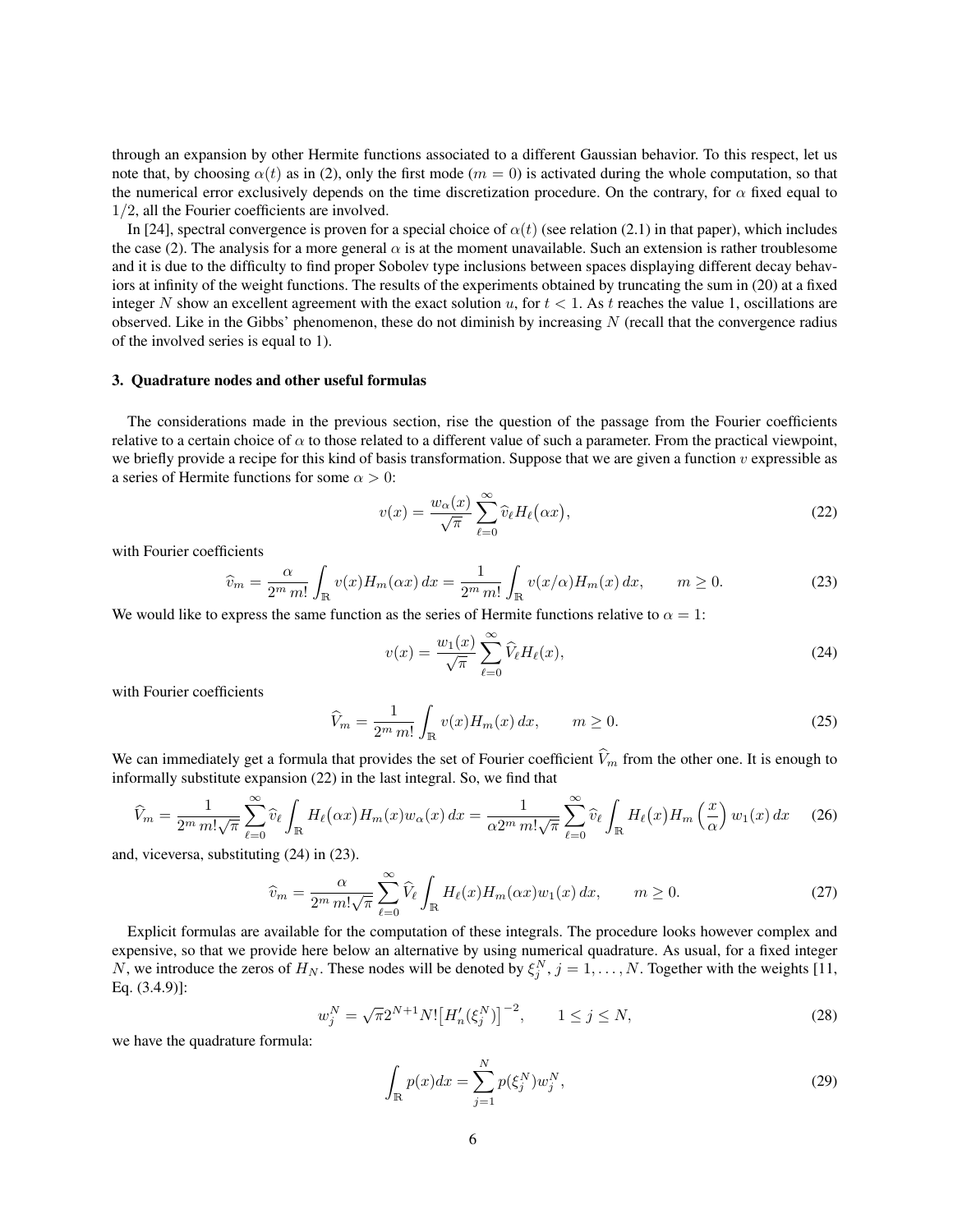which is exact for any polynomial  $p$  of degree less than 2N. We can pass from the point-values to the Fourier coefficients by observing that (23) can be rewritten as:

$$
\hat{v}_m = \frac{1}{2^m \, m!} \sum_{j=1}^N v(\xi_j^N/\alpha) H_m(\xi_j^N) w_j^N,
$$
\n(30)

provided the product  $vH_m$  is a polynomial of degree less than 2N. A direct application of the quadrature rule to (26) yields:

$$
\widehat{V}_m \approx \frac{1}{\alpha 2^m \, m! \sqrt{\pi}} \sum_{\ell=0}^{N-1} \widehat{v}_\ell \sum_{j=1}^N H_\ell(\xi_j^N) H_m\left(\xi_j^N/\alpha\right) w_j^N, \qquad 0 \le m \le N-1,
$$
\n(31)

where the sum on  $\ell$  has been suitably truncated. The change of coefficients from a basis to another one is then obtained at a reasonable cost, although some approximation has been introduced. The writing in (31) may be represented by a linear operator associated with an  $N \times N$  matrix. It must be observed that, once N has been fixed, we can get reliable approximations only if  $\alpha$  stays within a certain range. In fact, it is necessary to have an appropriate amount of nodes in the support of the Gaussian (we practically define the "support" as the set where the Gaussian is different from zero for a given machine error precision). If  $\alpha$  is too large, the support is narrow and all the nodes are outside the region of interest. In this case, the interpolating polynomial produces oscillations. On the contrary, for  $\alpha$  too small, the support is wide and the nodes turn out to be concentrated at its interior, so providing a poor approximation. We will return to these issues in Section 6.

The use of quadrature formulas suggests the collocation method as a possible alternative to the Galerkin scheme (14). In order to follow this new path, it is customary to introduce the polynomial Lagrange basis:

$$
l_j^N(x) = \frac{H_N(x)}{H'_N(\xi_j^N)(x - \xi_j^N)}, \text{ if } x \neq \xi_j^N, \qquad l_j^N(\xi_j^N) = 1,
$$

so that, for any polynomial p of degree at most  $N - 1$  one has:

$$
p(x) = \sum_{j=1}^{N} p(\xi_j^N) l_j^N(x).
$$

We also recall the  $N \times N$  differentiation matrices  $D^{(1)} = \{d_{ij}^{(1)}\}$  and  $D^{(2)} = \{d_{ij}^{(2)}\}$ , with  $D^{(2)} = D^{(1)}D^{(1)}$ . These are recovered from the first and second derivatives of the Lagrange polynomials:

$$
d_{ij}^{(1)} = \frac{dl_j^N}{dx}(\xi_i^N), \qquad d_{ij}^{(2)} = \frac{d^2l_j^N}{dx^2}(\xi_i^N). \tag{32}
$$

The explicit entries of these matrices are well known and can be found in many textbooks, e.g., [11] and [35]. We now have all the elements to construct an approximation method of collocation type. This will be developed in the next section.

## 4. Collocation algorithm and time discretization

We start by writing the unknown  $u$  as:

$$
u(x,t) = p(x,t)\omega_{\alpha}(x,t),
$$
\n(33)

where we recall that  $\omega_\alpha(x,t) = \exp(-\alpha(t)^2 x^2)$ . Note that in (33) p is not necessarily a polynomial. By substituting this expression into the heat equation we obtain:

$$
\omega_{\alpha}\partial_t p + p\partial_t \omega_{\alpha} = \omega_{\alpha}\partial_{xx}p - 2\partial_x p\partial_x \omega_{\alpha} + p\partial_{xx}\omega_{\alpha} + f. \tag{34}
$$

We then divide both sides of (34) by  $\omega_{\alpha}$  to obtain:

$$
\partial_t p + 2\alpha \alpha' x^2 p = \partial_{xx} p - 4\alpha^2 x \partial_x p + 2\alpha^2 (2\alpha^2 x^2 - 1) p + \frac{f}{\omega_{\alpha}},\tag{35}
$$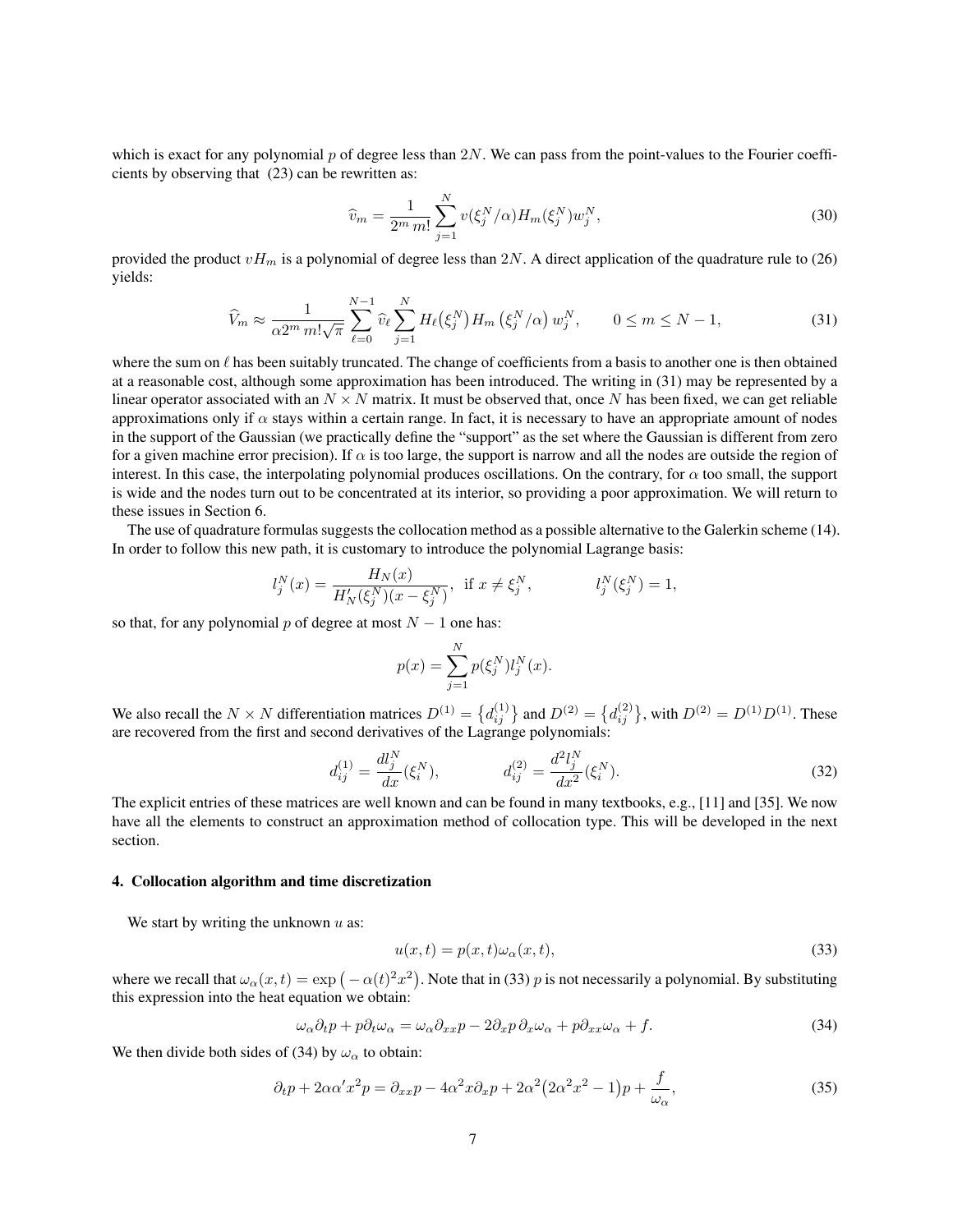where  $\alpha'$  denotes the derivative of  $\alpha$  with respect to time. Finally, we look for an approximating polynomial  $p_N$  of degree less than or equal to  $N-1$ , after collocating the above equation at the points  $\xi_j^N$ ,  $1 \le j \le N$ :

$$
\partial_t p_N(\xi_j^N, t) + 2\alpha(t)\alpha'(t)(\xi_j^N)^2 p_N(\xi_j^N, t) = (\partial_{xx} p_N)(\xi_j^N, t) \n- 4\alpha^2(t)\xi_j^N(\partial_x p_N)(\xi_j^N, t) + 2\alpha^2(t)\left(2(\alpha(t)\xi_j^N)^2 - 1\right) p_N(\xi_j^N, t) + \frac{f(\xi_j^N, t)}{\omega_\alpha(\xi_j^N, t)}.
$$
\n(36)

Here, the derivatives  $\partial_x p_N$  and  $\partial_{xx} p_N$  can be evaluated with the help of the finite dimensional operators  $D^{(1)}$  and  $D^{(2)}$  defined in (32). Note that the approximate solution of the heat equation is recovered as in (33) through the expression

$$
u_N(x,t) = p_N(x,t)w_\alpha(x,t). \tag{37}
$$

If  $\alpha(t)$  is chosen to follow the behavior of the exact solution u for  $f = 0$ , i.e.  $\alpha(t) = 1/2\sqrt{t+1}$  as in (2), the approximation is excellent. Indeed, in this simple case,  $p_N$  turns out to be a polynomial of degree zero in the variable x, i.e.,  $p_N(x, t) = \alpha(t)$ , as it can be checked by direct substitution.

Since the exact  $\alpha(t)$  is not known a priori, it is interesting to see what happens for different choices of this parameter. As in the Galerkin method, we start by considering the case of  $\alpha$  constant in time. Thus, the scheme (36) becomes:

$$
\partial_t p_N(\xi_j^N, t) = (\partial_{xx} p_N)(\xi_j^N, t) - 4\alpha^2 \xi_j^N (\partial_x p_N)(\xi_j^N, t) + 2\alpha^2 \left(2(\alpha \xi_j^N)^2 - 1\right) p_N(\xi_j^N, t) + \frac{f(\xi_j^N, t)}{\omega_\alpha(\xi_j^N)}.
$$
(38)

The next step is to discretize in time for  $t \in [0, T]$ . To this end we just apply the forward Euler method, though we are conscious that more sophisticated methods are available. We denote the time step by  $\Delta t$  and the generic *n*-th point of the time grid by  $t^n = n\Delta t$ ,  $0 \le n \le \mathcal{N}$ ,  $t^0 = 0$ ,  $\mathcal{N}\Delta t = T$ . We obtain

$$
\frac{p_N^{n+1}(\xi_j^N) - p_N^n(\xi_j^N)}{\Delta t} = (\partial_{xx} p_N^n)(\xi_j^N) - 4\alpha^2 \xi_j^N (\partial_x p_N^n)(\xi_j^N) + 2\alpha^2 (2(\alpha \xi_j^N)^2 - 1) p_N^n(\xi_j^N) + \frac{f(\xi_j^N, t^n)}{\omega_\alpha(\xi_j^N)}.
$$
 (39)

We supplement equation (39) with the initial condition  $p_N^0$ , which is derived from the initial solution  $u(x, 0)$ .

Again we take for the moment  $f = 0$ , in order to perform some experiments. We would like to have the chance to modify  $\alpha$  during the evolution. The idea is to keep it constant for a certain number of iterations, and then shift to another constant value. The problem is that the piecewise constant function  $\alpha(t)$  is not differentiable at the discontinuity points, so that the scheme (36) cannot be applied, as it requires the knowledge of  $\alpha'$ . We then modify the time advancing procedure in the following fashion.

Starting from a value  $t^n$  of the time discretization grid, we keep  $\alpha$  constantly equal to a given  $\alpha_n$ , during m consecutive time steps, i.e. within the interval  $[t^n, t^{n+m}]$ . In this way, we find  $p_N^n, \dots, p_N^{n+m}$  solving equation (39). Correspondingly, we also construct:  $u_N^{n+k} = p_N^{n+k} \exp(-\alpha_n^2 x^2)$ ,  $0 \le k \le m$ . At time  $t^{n+m}$  we decide to assign a new  $\alpha = \alpha_{n+m}$  (we will see later how this can be done automatically). Before continuing with the scheme (39), we need to pass from the representation of  $u_N^{n+m}$ , with the Gaussian associated to  $\alpha_n$ , to the new one relative to  $\alpha_{n+m}$ . In order to do this, from  $p_N^{n+m}$  we build a new polynomial such that:

$$
\widetilde{p}_N(\xi_j^N) = p_N^{n+m}(\xi_j^N) \exp\left((\alpha_{n+m}^2 - \alpha_n^2)(\xi_j^N)^2\right), \qquad 1 \le j \le N. \tag{40}
$$

This transitory  $\tilde{p}_N$  is used as a new initial guess to advance in time, until the next update of  $\alpha$ . Of course, if  $\alpha_{n+m}$  $\alpha_n$ , this last passage is not relevant.

We now discuss the results of a series of numerical experiments, where the exact solution  $u$  is compared with its approximation  $u_N$ . The errors are evaluated in the followings norms:

$$
\mathcal{N}^1 = \left(\sum_{j=0}^N |u(\xi_j^N) - u_N(\xi_j^N)|^2\right)^{1/2}, \qquad \mathcal{N}^2 = \max_{\mathbb{R}} |u - u_N|, \qquad \mathcal{N}^3 = \left(\sum_{j=0}^N |u(\xi_j^N) - u_N(\xi_j^N)|^2 w_j^N\right)^{1/2}
$$
\n(41)

with  $\mathcal{E}_j = |u(\xi_j^N) - u_N(\xi_j^N)|$ ,  $1 \le j \le N$ . The maximum in  $\mathcal{N}^2$  is computed on a very fine grid on the x-axis and  $w_j^N$ ,  $1 \le j \le N$  are the quadrature weights introduced in (28). The time step has been chosen small enough in order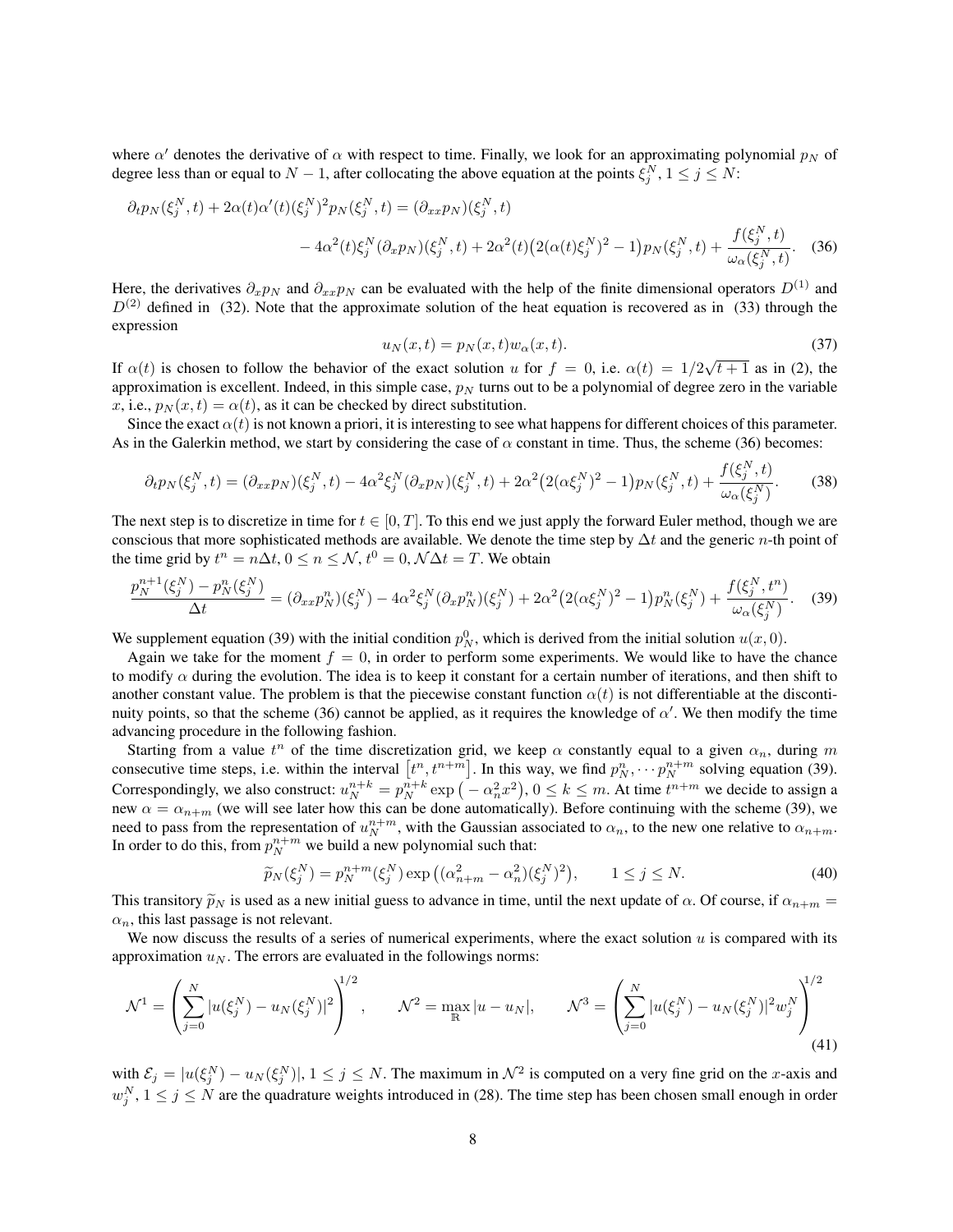not to affect the error in space. Since the sum of the weights is equal to  $\sqrt{\pi}$ , the error evaluated using norm  $\mathcal{N}^3$  is less than the error evaluated using norm  $\mathcal{N}^1$ . Therefore, with the exception of Table 1, we will not report the results related to the last norm in (41).

We continue to consider  $f = 0$  and we integrate in time for  $t \in [0, T]$  with  $T = 1, \Delta t = 10^{-7}$ . The first tests in Table 1, show a spectral decay of the solution when  $\alpha = \alpha(t)$  is taken as in (2). Since we do not know a priori the behavior of  $\alpha$ , the interesting part comes when we choose this parameter according to some prescribed law. In Table 2 we find the results where  $\alpha$  has been fixed once and for all. As expected, the errors are not encouraging. An improvement is obtained by imposing that  $\alpha(t)$  is piecewise constant. To this end, we subdivide the time interval in ten subintervals. In Table 3 (left panel) we have the expression of the errors when  $\alpha$  starts from the value 0.5 and decreases up to 0.3 in 9 equal steps. In Table 3 (right panel), ten guesses of  $\alpha$  have been made randomly in the interval [0.3, 0.5]. The behavior of  $\alpha$  in all the above examples is summarized in Fig. 1.

| $\overline{N}$ | $\mathcal{N}^1$                    | $\mathcal{N}^2$ |  |
|----------------|------------------------------------|-----------------|--|
| $\overline{4}$ | $2.6171e-04$ 2.2846e-04 1.0907e-04 |                 |  |
| 6              | 1.2092e-05 1.2562e-05 2.2202e-06   |                 |  |
| 8              | $6.2025e-07$ 7.0862e-07 5.5019e-08 |                 |  |
|                | 103.0252e-084.1672e-087.6304e-09   |                 |  |

Table 1

From at time  $T = 1$  (using  $\Delta t = 10^{-7}$ ) and  $\alpha(t) = 1/2\sqrt{t+1}$ ,  $t \in [0, 1]$ .

| N  | $\mathcal{N}^1$ | $\mathcal{N}^2$ | N  | $\mathcal{N}^1$ | $\mathcal{N}^2$ |
|----|-----------------|-----------------|----|-----------------|-----------------|
| 4  | $2.6090e-02$    | 6.8507e-02      | 4  | 6.6306e-02      | 8.0850e-02      |
| 6  | 8.7970e-03      | 2.6723e-03      | 6  | 4.8930e-02      | 7.2890e-02      |
| 8  | 3.0084e-03      | 1.0619e-02      | 8  | 4.0269e-02      | 7.5228e-02      |
| 10 | $1.0421e-03$    | 4.2718e-03      | 10 | 3.5001e-02      | 8.3357e-02      |

## Table 2

Errors at time  $T = 1$  (using  $\Delta t = 10^{-7}$ ) and  $\alpha$  constant in time:  $\alpha = 0.5$  (left);  $\alpha = 0.3$  (right).

| N  | $\mathcal{N}^1$ | $\Lambda$ r $^2$ | N  | $\mathcal{N}^{\perp}$ | $\mathcal{N}^2$ |
|----|-----------------|------------------|----|-----------------------|-----------------|
| 4  | 1.4775e-03      | 2.0235e-02       | 4  | 9.9108e-03            | 1.2908e-02      |
| 6  | 8.6681e-05      | 5.2286e-03       | 6  | 2.6628e-03            | 2.2971e-03      |
| 8  | 1.6311e-05      | 1.5659e-03       | 8  | 9.1279e-04            | 1.1427e-03      |
| 10 | 1.3840e-06      | $4.6910e-04$     | 10 | 3.0883e-04            | 3.9922e-04      |

Table 3

Errors at time  $T = 1$  (using  $\Delta t = 10^{-7}$ ) and  $\alpha(t)$  varying in a step-wise fashion:  $\alpha$  decreasing from 0.5 to 0.3 (left);  $\alpha$  randomly chosen (right).

## 5. Automatic decision-making approach

In this section, we still continue to handle the case  $f = 0$ , whereas the non-homogeneous case will be treated in the next section. As we anticipated in the introductory section, we adopt two different ML techniques in order to predict suitable values of  $\alpha$ , able to guarantee stability and good performance. When  $f = 0$ , to train the system we take a set of functions of the following type

$$
g_{a,H}(x) = H \exp\left(-a^2 x^2\right),\tag{42}
$$

where the width a of the Gaussian function is randomly chosen within the interval  $[0.2, 0.6]$  and its height H is also randomly chosen within the interval [0, 1]. In this way we construct a total of 40 functions, that we believe to be sufficient for our goal. To each choice of the pair  $(a, H)$ , we assign the two distinct sets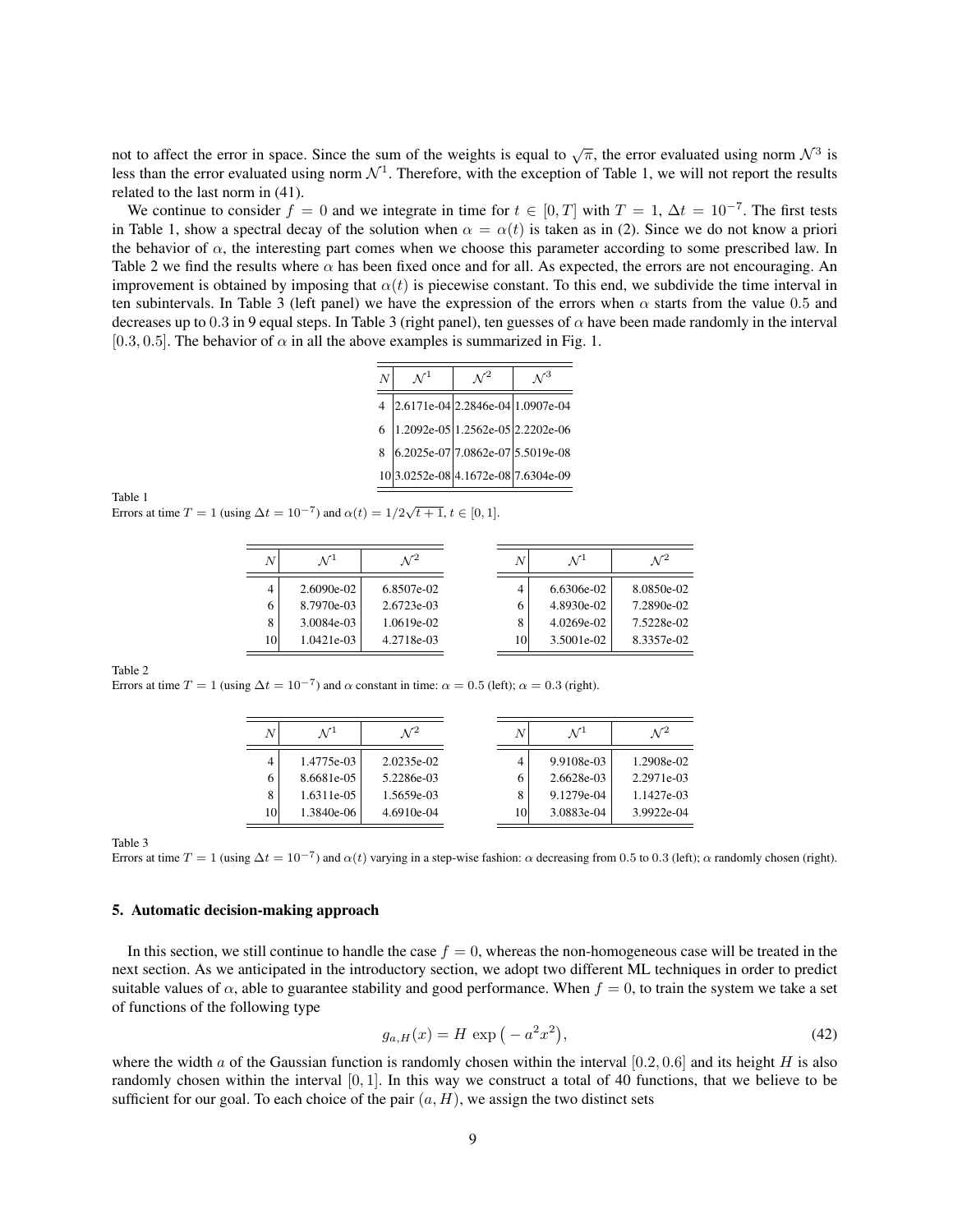

Fig. 1. Choices of  $\alpha$  in the various experiments.

$$
\mathcal{S}_{a,H}^{\text{PV}} = \left\{ g_{a,H}(\xi_j^N), \ 1 \le j \le N \right\} \quad \text{and} \quad \mathcal{S}_{a,H}^{\text{FC}} = \left\{ \widehat{g}_{m,a,H}, \ 0 \le m \le N-1 \right\},\tag{43}
$$

where the labels PV and FC respectively stand for Point Values and Fourier Coefficients. The first set clearly contains the point-values of each Gaussian function at the Hermite nodes. The other set is represented by the first  $N$  Fourier coefficient of  $g_{a,H}$ . These are built as follows, for  $0 \le m \le N - 1$ :

$$
\widehat{g}_{m,a,H} = \frac{1}{2^m \, m!} \int_{\mathbb{R}} g_{m,a,H}(x) H_m(x) \, dx \approx \frac{1}{2^m \, m! \sqrt{\pi}} \sum_{j=1}^N g_{a,H}(\xi_j^N) \exp\left((\xi_j^N)^2\right) H_m(\xi_j^N) w_j^N \tag{44}
$$

In this way, in the special situation corresponding to  $a = 1$ , all the quantities  $\hat{g}_{m,a,H}$  are zero for  $m \ge 1$ .

The first approach is suitable to the collocation setting and the second one to the Galerkin setting. However, we can easily move from one setting to the other one through the quadrature formulas of Section 3, so we can advance the numerical solution by using the scheme in (39), and indifferently make use of  $S_{a,H}^{\text{PV}}$  or  $S_{a,H}^{\text{FC}}$ . To each set in (43), we only assign the parameter  $a$ , so that Gaussian functions displaying a different height  $H$  are considered equivalent. In this way, the algorithm is tuned on the width of the Gaussian profiles, i.e., on what determines the choice of  $\alpha$  in the discretization of the heat equation.

For the implementation of the SVM algorithm we use the open source machine learning library: LIBSVM [2]. We adopt a  $\nu$ -SVR ( $\nu$ -Support Vector Regression) approach with a radial basis function as kernel function. The system can be either trained by using the representation suggested in  $S_{a,H}^{\text{PV}}$  or in  $S_{a,H}^{\text{FC}}$ , by varying the parameters a and H in their domains. The parameter  $\nu$  allows for the control of the number of Support Vectors. The reader is addressed for more details to [2] and the references therein.

For the implementation of the deep learning algorithm, we use instead the Matlab function fitting neural network: fitnet, which is a feed-forward network with the tan-sigmoid transfer function in the hidden layers and linear transfer function in the output layer. Generally speaking, function fitting is the process of training a NN on a set of inputs in order to produce an associated set of target outputs. More information can be found in the Deep Learning Toolbox of Matlab (www.mathworks.com). Based on an "hit & trial" approach we train with the Levenberg-Marquardt algorithm [21] a NN with two hidden layers of respectively 20 and 10 neurons (see Figure 2). Note that this network has only one output neuron, because there is only one target value (i.e.: a) associated with each input vector of size  $N = 10$ , chosen either in  $\mathcal{S}_{a,H}^{\text{PV}}$  or in  $\mathcal{S}_{a,H}^{\text{FC}}$ .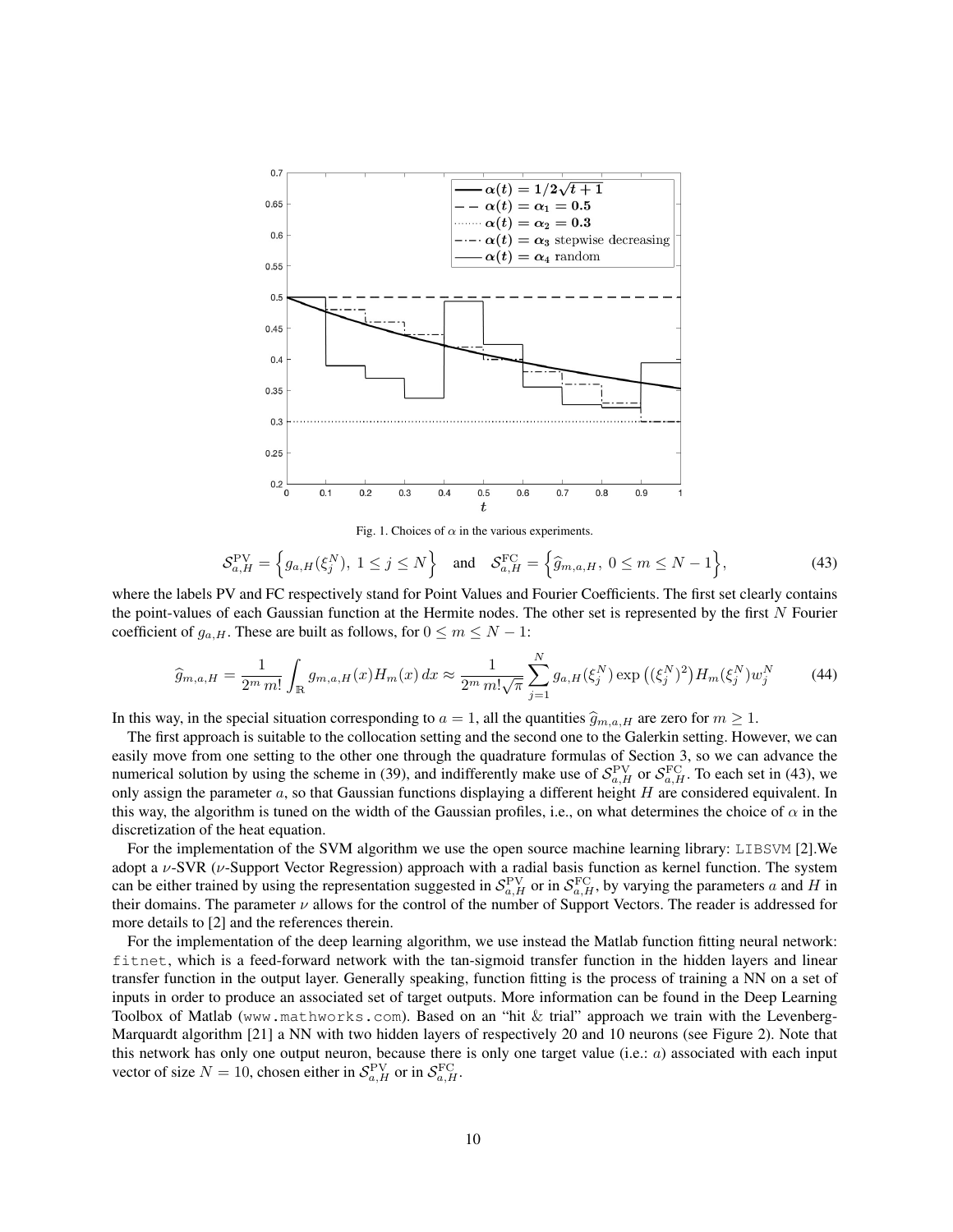



Table 4 shows the values of  $\alpha$  obtained at various times using  $\Delta t = 10^{-7}$ , the two different representations of the training sets in (43) and the two different ML algorithms. The errors  $\mathcal{N}^1$  and  $\mathcal{N}^2$  at time  $T = 1$ ,  $\Delta t = 10^{-7}$ , for various  $\alpha$ , obtained with the two different representations of the training sets in (43) and the two different ML techniques are shown in Table 5. These results are quite satisfactory. The machine is actually capable to guess the appropriate value of  $\alpha$  in a given situation. Of course, the errors improve if we decide to upgrade  $\alpha$  more frequently.

Results similar to those presented in this section and the next one were also obtained by trying other choices of the network parameters, such as for example its configuration. As expected, performances may strongly depend upon the architecture and the training algorithm. According to our experience, the most critical step is to find the right number of hidden layers and their respective neurons when a NN is used.

| $\boldsymbol{t}$ | $\alpha = 1/2\sqrt{t+1}$ | $\alpha_{\rm SVM}^{\rm FC}$ | $\alpha_{\mathrm{DL}}^{\mathrm{FC}}$ | $\alpha_{\rm SVM}^{\rm PV}$ | $\alpha_{\mathrm{DL}}^{\mathrm{PV}}$ |
|------------------|--------------------------|-----------------------------|--------------------------------------|-----------------------------|--------------------------------------|
| $\theta$         | 0.5000                   | 0.5000                      | 0.5000                               | 0.5000                      | 0.5000                               |
| 0.1              | 0.4767                   | 0.4736                      | 0.4474                               | 0.4888                      | 0.4863                               |
| 0.2              | 0.4564                   | 0.4549                      | 0.3639                               | 0.4691                      | 0.4729                               |
| 0.3              | 0.4385                   | 0.4383                      | 0.4526                               | 0.4509                      | 0.4613                               |
| 0.4              | 0.4226                   | 0.4233                      | 0.4526                               | 0.4340                      | 0.4502                               |
| 0.5              | 0.4082                   | 0.4097                      | 0.4526                               | 0.4183                      | 0.4391                               |
| 0.6              | 0.3953                   | 0.3972                      | 0.4526                               | 0.4039                      | 0.4276                               |
| 0.7              | 0.3835                   | 0.3857                      | 0.4525                               | 0.3905                      | 0.4159                               |
| 0.8              | 0.3727                   | 0.3749                      | 0.4456                               | 0.3781                      | 0.4039                               |
| 0.9              | 0.3627                   | 0.3649                      | 0.3734                               | 0.3667                      | 0.3918                               |
|                  | 0.3536                   | 0.3555                      | 0.4384                               | 0.3560                      | 0.3800                               |

Table 4

Values of  $\alpha$  at different times (using  $\Delta t = 10^{-7}$ ) obtained with the two different representations of the training sets in (43) and two different Machine Learning techniques.

| Choice of $\alpha$                | $\mathcal{N}^{\perp}$ |            |
|-----------------------------------|-----------------------|------------|
| $\alpha_{\rm SVM}^{\rm FC}$       | 2.6985e-08            | 4.6072e-08 |
| $\alpha_{\rm DL}^{\rm FC}$        | 2.9153e-05            | 5.5487e-04 |
| $\alpha_{\text{SVM}}^{\text{PV}}$ | 4.3810e-07            | 5.9742e-07 |
| $\alpha_{\rm DT}^{\rm PV}$        | 6.1306e-06            | 1.6049e-05 |

Table 5

Errors at time  $T = 1$  (using  $\Delta t = 10^{-7}$ ) for various  $\alpha$ , obtained with the two different representations of the training sets in (43) and two different ML techniques.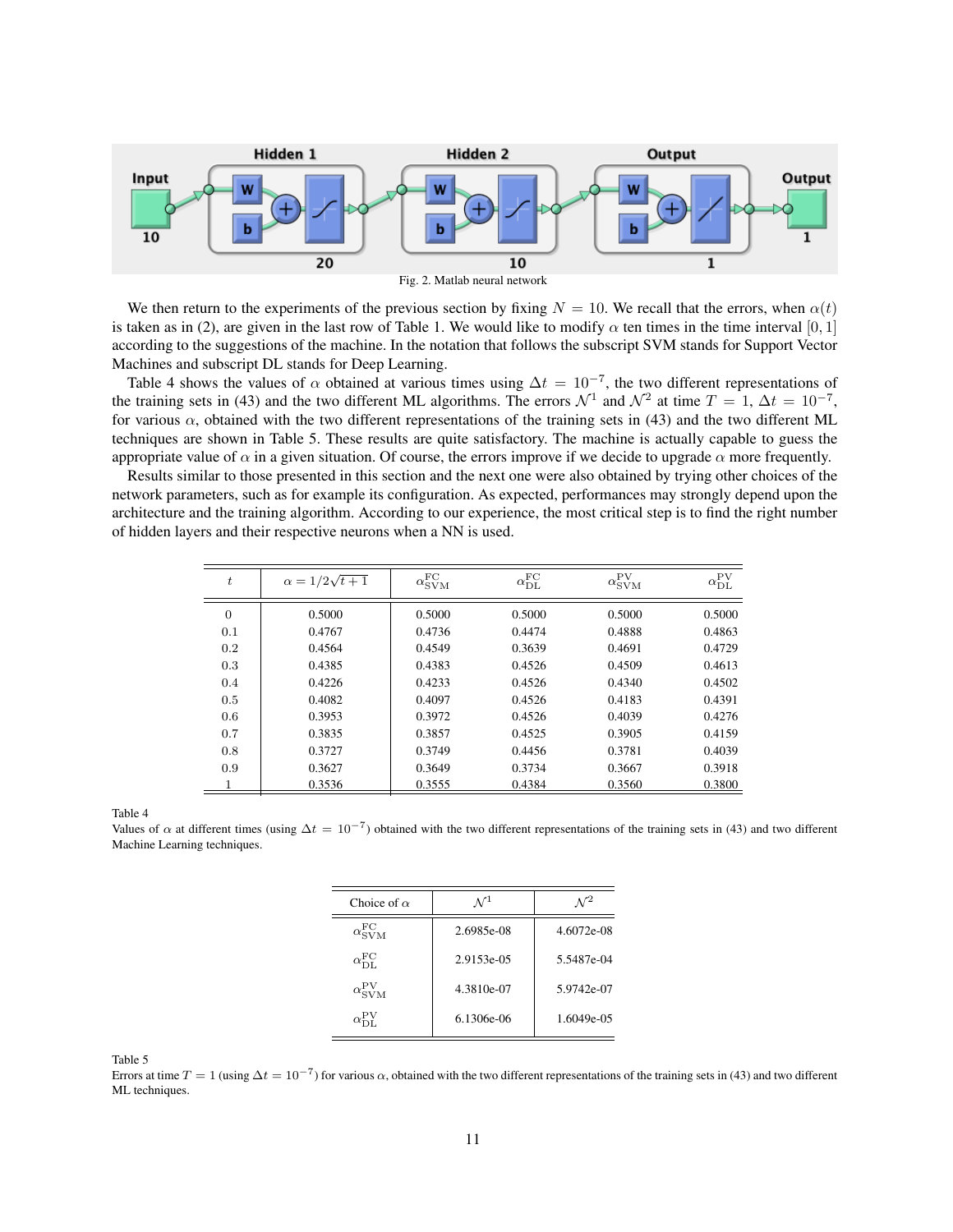#### 6. The non-homogeneous case

Based on the results obtained in the previous sections, we can now discuss the case when  $f \neq 0$ . We set the right-hand side of (1a) in such a way that the exact solution is:

$$
u(x,t) = \left(\cos(\frac{1}{2}xt) + 2(t\sin(x))^2\right) \exp\left(-\alpha^2(t)x^2\right) \quad \text{with} \quad \alpha(t) = \frac{\sqrt{2}}{\sqrt{3t+1}}.\tag{45}
$$

With this choice  $\alpha$ , decays from  $\sqrt{2}$  to 1/ 2 in the time interval  $[0, T]$  with  $T = 1$ . The behavior of u at different times is reported in Fig. 3. From a single initial bump, the solution develops by producing two asymmetric bumps. It is then hard to find the appropriate functional space with weight  $w_{\alpha}$  to formalize the theoretical problem. From the practical viewpoint, we need the help of a ML algorithm.

As far as the approximation is concerned, from now on we set  $N = 16$ , that corresponds to polynomials of degree fifteen. All the zeroes of  $H_{16}$  are contained in the interval  $[-5, 5]$ . Moreover we choose  $\Delta t = 10^{-6}$  to discretize in time. Referring to Table 6, we soon note that the results are excellent when we take  $\alpha$  as in (45). Nevertheless, this ume. Referring to Table 6, we soon note that the results are excellent when we take  $\alpha$  as in (45). Nevertheless, this expression is not known a priori. Always according to Table 6, the choice of  $\alpha$  constantly equal t from the initial datum  $u(x, 0)$ ) is a failure. We also tried to guess ten values of  $\alpha$  randomly chosen in the interval [0.7,1.4]. This also turned out to be a bad choice. The successive step is to adopt the ML strategy discussed in the previous section. Since in the present situation the solution  $u$  is not just a Gaussian function, we need a more representative characterization of the training sets. Indeed, in order to carry out our analysis, we consider the following variant of the ML approach already experimented.

We start by defining a set of K cubic splines  $S_k$ ,  $1 \leq k \leq K$ . The support of these functions is randomly chosen in the interval  $[-c, c]$ , where c is a parameter that must be properly adjusted. Such an interval is subdivided in  $M + 2$ equispaced break points, including the first endpoint at  $x = -c$  and the last endpoint at  $x = c$ , i.e., M interior break points. The splines are required to be zero at  $x = \pm c$  together with their first derivatives, and are uniquely determined by the values attained at the M internal points. Moreover, they are prolonged to zero outside the interval  $[-c, c]$ , in order to form a set of functions with compact support in R. These functions are again denoted by  $S_k(x)$ ,  $1 \leq k \leq K$ , for  $x \in \mathbb{R}$ , and are globally  $C^1(\mathbb{R})$ -regular functions. If  $K \leq M$ , the dimension of the space generated by these splines is less than or equal to  $M$ ; otherwise, if  $K > M$ , the splines are linearly dependent.

A given set of K splines is obtained by assigning the values at the break points in a random way. These values must be positive and less than or equal to a given upper bound  $M$ , which is another parameter that must properly be set in the algorithm. For our experiments, we choose  $K = 40$ ,  $M = 5$ ,  $c = 4.5$ ,  $M = 1$ .

Other sets of  $K$  functions can be employed without altering the nature and the main features of the ML algorithm, e.g., trigonometric functions. However, it is preferable that this family is not constituted by polynomials, since we want to introduce elements in the training set that are external to the space of the classical Hermite functions.

For each cubic spline  $S_k$  and a given value of  $\alpha$ , we look for the interpolating polynomial of degree less than or equal to  $N - 1$  such that:

$$
\widetilde{p}_{N,k}(\xi_j^N) = S_k(\xi_j^N) \exp\left((\alpha \xi_j^N)^2\right), \qquad 1 \le j \le N. \tag{46}
$$

Afterwards, we compute the following quantity on a finer grid:

$$
\Gamma_{N,k}(\alpha) = \max_{x \in \mathbb{R}} \left| S_k(x) - \widetilde{p}_{N,k}(x) \exp(-\alpha^2 x^2) \right|.
$$
\n(47)

Assuming that the parameter  $\alpha$  is varying within a given interval I, we finally determine:

$$
\Gamma_{N,k}(\alpha_k) = \min_{\alpha \in I} \Gamma_{N,k}(\alpha). \tag{48}
$$

The Hermite function corresponding to  $\alpha_k$ ,

$$
g_k(x) = \widetilde{p}_{N,k}(x) \exp(-\alpha_k^2 x^2),\tag{49}
$$

is called the *minimizing Hermite function* associated to the spline  $S_k$ . In this way, for any  $S_k$ , we obtains pairs like  $(q_k, \alpha_k)$ , The above procedure extends to larger functional sets as the ones already considered in the previous section. In particular, if we replace  $S_k$  by a Gaussian function of the type  $g_{a,H}$  like in (33), the *minimax*-like procedure just introduced would suggest taking  $\alpha = a$  and  $\widetilde{p}_{N,k}$  constantly equal to H.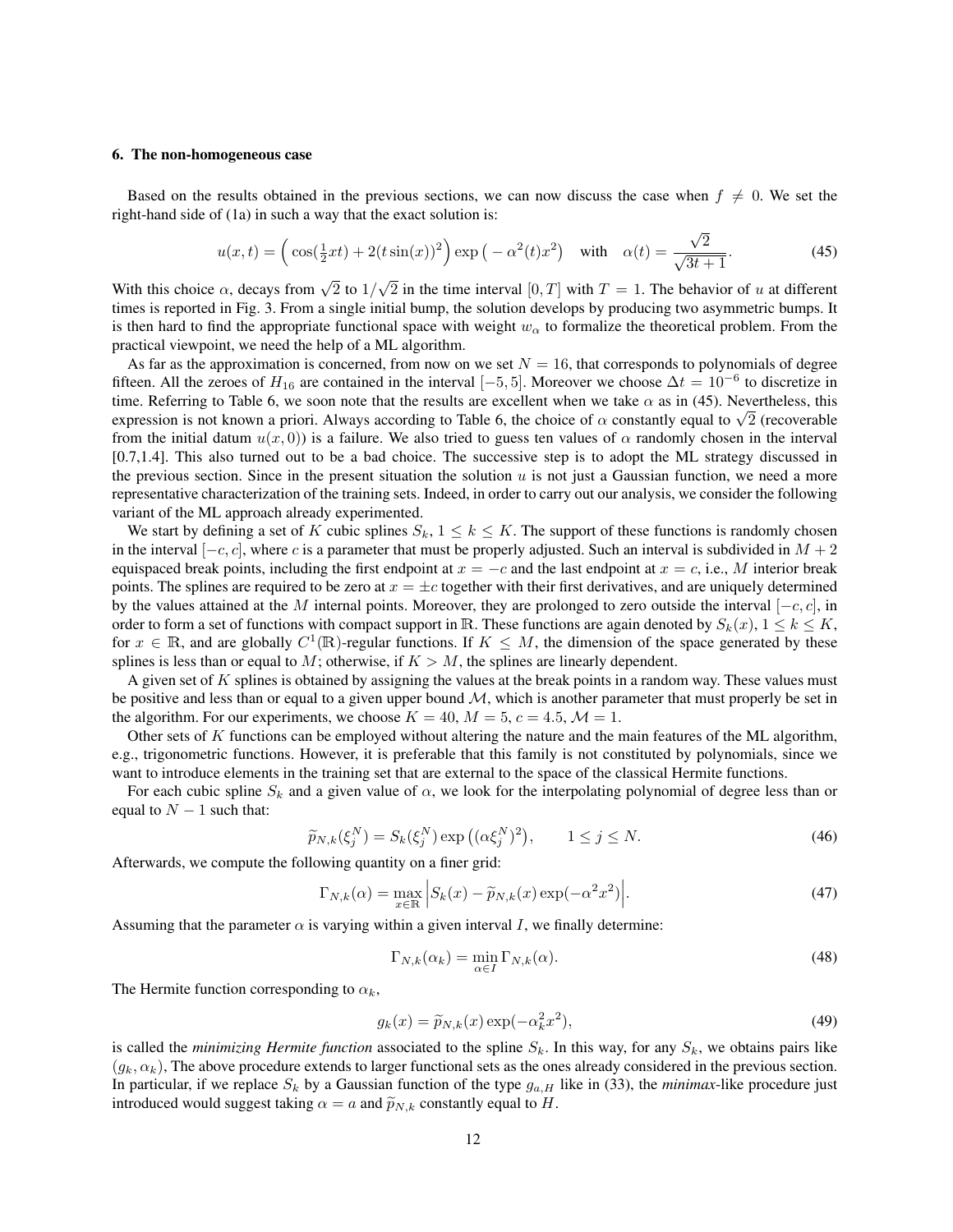An essay of this construction is visible in Fig. 4. On the left, three examples of randomly generated splines are displayed together with their corresponding minimizing Hermite functions. On the right, we show the semi-log plot of  $\Gamma_{N,k}(\alpha)$  as a function of  $\alpha$ . It is clear that there is a minimum value  $\alpha = \alpha_k$ , which is the one actually used to detect the function in (49). To obtain these graphs, we assumed that the values attained by the splines were included in the interval  $[0, \mathcal{M}] = [0, 1]$ . Moreover, we took  $I = [0.5, 1.5]$ .

Similarly to (43), we can finally define the two training sets as follows. The minimizing Hermite functions can be represented through the values attained at the zeroes of the Hermite polynomial  $H_N$ . In this way, we can build the first set of training functions:

$$
\mathcal{S}_k^{\text{PV}} = \left\{ g_k(\xi_j^N) = S_k(\xi_j^N), \ 1 \le j \le N \right\}, \qquad 1 \le k \le K. \tag{50}
$$

Any  $S_k^{\text{PV}}$  comes with its own  $\alpha_k$ , obtained through (48). The network is actually trained with the help of the values associating  $S_k$  to  $\alpha_k$ . In alternative, it is possible to consider the Fourier coefficients computed through (44). In this case, we define the elements of a new training set as:

$$
\mathcal{S}_k^{\text{FC}} = \left\{ \hat{g}_{m,k}, \ 0 \le m \le N - 1 \right\}, \qquad 1 \le k \le K. \tag{51}
$$

It is worthwhile to anticipate that the experiments are very sensitive to the choice of the values of the various parameters, which are N, K, M, M, c, I. In Table 6, we provide the errors at  $T = 1$ , using  $\Delta t = 10^{-6}$ , for different choices of  $\alpha$ . Things go smooth if we take  $\alpha = \alpha(t)$  as in (45). However this behavior is not available, with the exception of the initial value where  $\alpha(0) = \sqrt{2}$ . On the other hand, if we fix  $\alpha$  to be constantly equal to  $\sqrt{2}$  the results are a disaster. Divergence is also observed when  $\alpha$  is randomly chosen in the interval [0.5, 1.5] with changes at times  $t^{\ell} = 0.1\ell, 1 \leq \ell \leq 9.$ 

= 0.1 $\ell$ ,  $1 \leq \ell \leq 9$ .<br>With the automatic strategy, we again start from an initial value of  $\alpha$  equal to  $\sqrt{2}$ , but, then, we follow the suggestion of the machine. We still use the SVM algorithm and the deep learning algorithm described in the previous section. In particular the results of the following experiments are obtained using a feed-forward Matlab network with two layers of five neurons each. As done in the previous section, the update of  $\alpha$  is made 9 times in the time interval  $(0, 1)$ . The final results are rather good. The parameter changes drastically at time  $t = 0.1$ , and then, following small variations, approximately stabilizes around the value  $\alpha \approx 0.8$  (we do not show this graph). This is why, in the last row of Table 6 we report the errors corresponding to the case where  $\alpha$  has been kept fixed for all the computation. Without the help of the learning procedure, we would not be able to guess that  $\alpha = .8$  is a good choice.

Similar observations were made in [9] regarding the approximation of the 1D-1D Vlasov equation through a periodic Fourier expansion in the space variable x and Hermite functions in the velocity variable v. In that paper, for  $N$ relatively small, it is numerically proven that the impact due to a fixed choice of  $\alpha$  is relevant. The results show that the best performance is obtained for unexpected guesses of  $\alpha$ , whereas the natural choice associated with the initial datum leads to an embarrassing instability.

One may be surprised from observing that the figures of Table 6 look very similar. We can try to give an explanation of this fact. We realized in these numerical investigations, that the spectral collocation method converges independently of the setting up of the functional spaces if  $\alpha$  remains within a certain range, see the end of Section 2. Proving convergence for a weight  $w_\alpha$  that does not match the decay of the solution u is a theoretical difficulty that has little influence on the practical outcome. Changing  $\alpha$  during the time-advancing process alters the functional "habitat" of the approximated solution, but not its capacity to produce reliable results. Therefore, at least in the framework of the linear problem studied so far, the guided choice of  $\alpha$  is primarily useful to achieve stability. This is a nontrivial requisite, since the brutal choice  $\alpha = \sqrt{2}$ , which agrees with the initial datum, is far from being effective. This phenomenon is less evident if we examine the tables relative to the case  $f = 0$  (section 5), where the errors are indeed affected by the modification of  $\alpha$ . Those figures were obtained using smaller values of N. In our opinion, even if the proposed values of  $\alpha$  do allow stability, there are still no sufficient nodes  $\xi_j^N, 1 \le j \le N$ , in the support of the Gaussians, to guarantee an extremely accurate approximation. This fact agrees with the observations made in [41] and recalled here in the introductory section. We also made similar observations at the end of Section 3. This remark stresses how critical is the set up of all the parameters involved in such a kind of computations.

What makes the above discussion worthwhile of attention is the fact that to find an optimal value of the parameter  $\alpha$  might not be so crucial for improving the accuracy of the approximation, although it could still be important for the stability. When N is sufficiently large and  $\alpha$  is not exaggeratedly out of range, the discretization method provides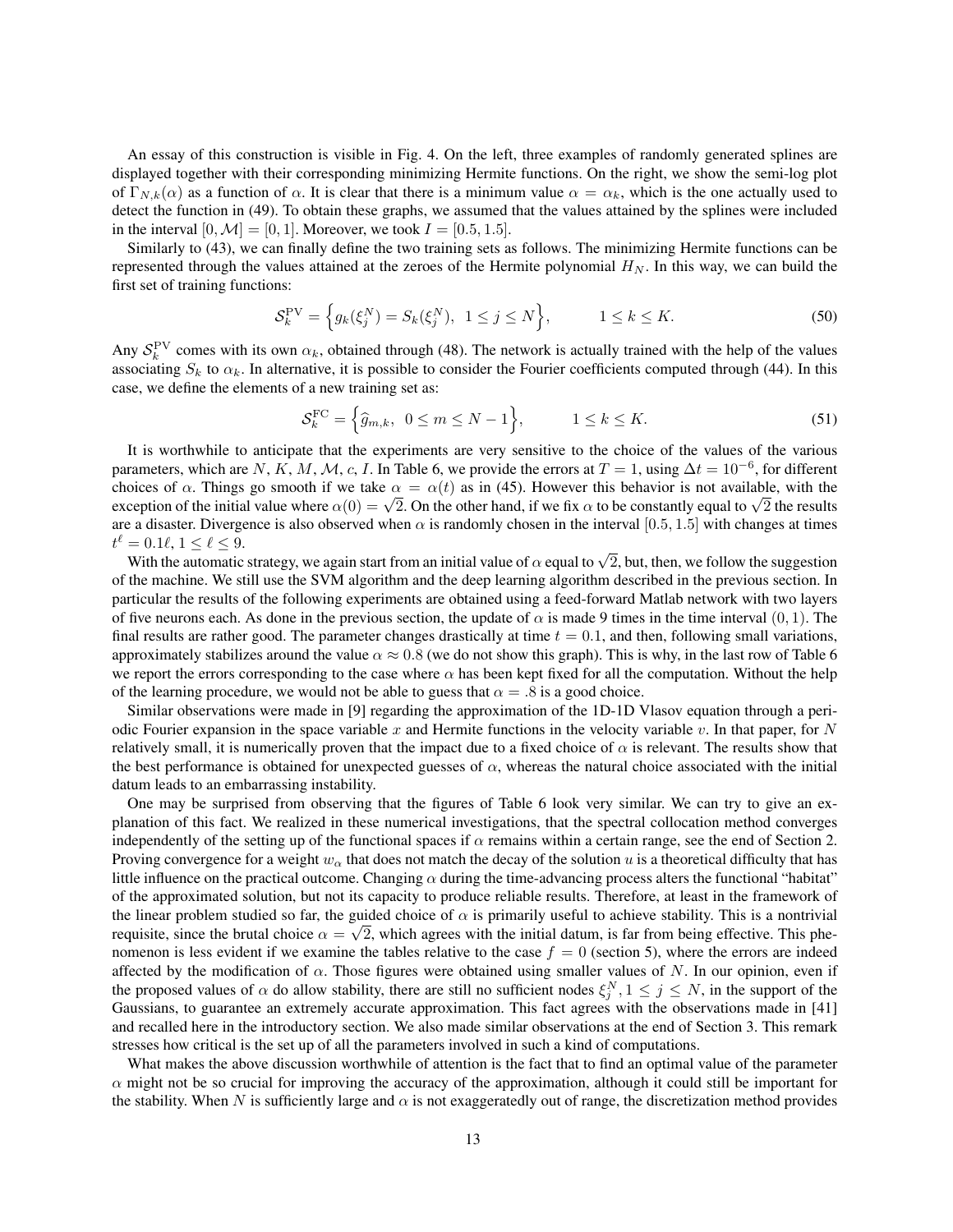| Choice of $\alpha$          | $\mathcal{N}^1$   | $\mathcal{N}^2$   |  |
|-----------------------------|-------------------|-------------------|--|
| $\alpha$ as in (45)         | 5.8572e-04        | 3.2432e-04        |  |
| $\alpha = \sqrt{2}$         | does not converge | does not converge |  |
| $\alpha$ random             | does not converge | does not converge |  |
| $\alpha_{\rm SVM}^{\rm FC}$ | 7.5312e-04        | 4.4422e-04        |  |
| $\alpha_{\rm DL}^{\rm FC}$  | 7.5340e-04        | 4.5743e-04        |  |
| $\alpha_{\rm SVM}^{\rm PV}$ | 7.5310e-04        | 4.4997e-04        |  |
| $\alpha_{\rm DI}^{\rm PV}$  | 7.5330e-04        | 4.4862e-04        |  |
| $\alpha$ =0.8               | 7.5311e-04        | 4.4292e-04        |  |

Table 6

Errors at time  $T = 1$  (using  $\Delta t = 10^{-6}$ ) for different values of  $\alpha$  obtained with two different representations of the training sets ((50) and (51)) and two different ML techniques.

results that are very mildly dependent on the choice of  $\alpha$ . Of course, there are borderline situations, that can be frequent in applications, where N cannot be taken too large. In those circumstances, an automatic technique to detect  $\alpha$  comes in handy. It has however to be said that, in general, the difficulty of finding reliable training sets is quite a crucial issue in the organization of ML strategy. This may actually present a drawback in some circumstances.

We end this section with an observation. Why did we use a ML technique instead of a plain Least Square approach? By assuming that the couples  $(\{V_{k,j}\}_{1\leq j\leq N},\alpha_k)$  are elements of our training set for  $1\leq k\leq K$ , the standard Least Square method requires first of all the introduction of some weights  $\overline{W} = \{W_j\}_{1 \leq j \leq N}$ . By defining the quadratic functional

$$
F(\bar{W}) = \sum_{k=1}^{K} \left( \sum_{j=1}^{N} V_{k,j} W_j - \alpha_k \right)^2,
$$
\n(52)

we would like to find the set of weights  $\overline{W}_{\min} = \{W_{\min,j}\}_{1 \leq j \leq N}$  in such a way that

$$
F(\bar{W}_{\min}) = \min_{\bar{W}} F(\bar{W}).
$$
\n(53)

Once this has been done, let  ${V_j^*}_{1 \leq j \leq N}$  be a new set of entries that correspond to some smooth function having compact support. We then assign a value  $\alpha^*$ , according to:

$$
\alpha^* = \sum_{j=1}^N V_j^* W_{\min,j}.
$$
\n(54)

Unfortunately, preliminary numerical results showed that such an estimate of  $\alpha^*$  is not reliable. The reasons for the mismatch are the following. If  $K \ll N$ , there are not enough functions in the training set to appropriately describe the new entry. If  $K > M$ , there are too few break points to describe the spline set. Thus, the splines are linearly dependent and the minimization process to determine  $W$  does not give satisfactory results, since the determinant of the Linear Regression matrix associated with the minimization problem (53) turns out to be zero. If  $M \approx N$ , there are too many break points. For this reason, the splines may present oscillations which are not properly caught by the corresponding minimizing Hermite function (the situation is even worse if  $M > N$ ). In all cases, the learning procedure may be considered unsatisfactory. Instead, a nonlinear ML approach allows us to introduce a larger number of weights in the system. As a consequence, we can play with more functions in the training set, and this is true also when  $K > M$ , i.e., when the splines start to be linearly dependent. The just mentioned situation is rather different from those emerging, for instance, from problems in Image Recognition. There, the number  $K$  of pictures in the training set is much less that  $M$ , which is the number of pixels needed to represent a single image.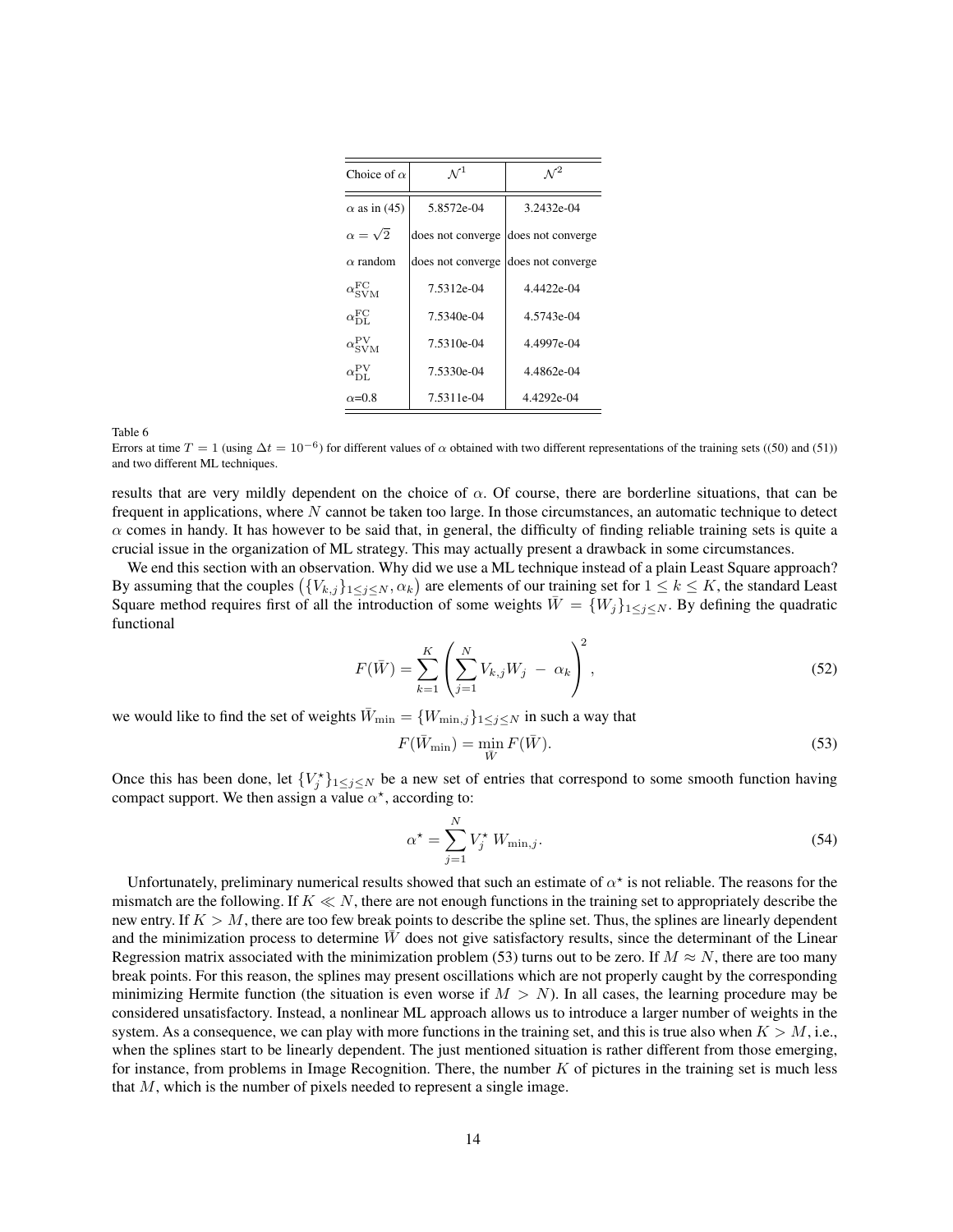

Fig. 3. The non homogeneous case: the solution  $u$  given in (45) at different times.

## 7. Conclusions and future work

In this work, we proposed an automatic decision-making system for the determination of the scaling factor  $\alpha$ of the weight function in the Hermite spectral method for a PDEs on unbounded domains. An appropriate value of such parameter is crucial when using this kind of approximations since a bad choice may result in instabilities or impractical costs of implementation. We employed ML techniques based on either deep NN or SVM, in order to predict  $\alpha$  in automatic way, in the case of a one-dimensional time-dependent equation. After the training of the machine, the algorithm advances in time by updating periodically  $\alpha$  according to a procedure that extracts the value of the parameter in agreement to the behavior manifested in phase of evolution by the solution itself. The numerical investigations carried out show that the algorithm is able to determine  $\alpha$  and maintain the stability, so improving when possible the accuracy of the outcome. As a proof of concept and for the exposition sake, we applied this approach to the 1D heat equation, but we are confident that applications to non-linear multi-dimensional problems can turn out to be successful, in particular in the domain of plasma physics.

In the case of the 1D-1V Vlasov equation, the best known algorithm to select the shifting and scaling factors relies on a physically-based criterion, by following the average velocity and temperature of each plasma species, i.e., the first and second moments of the plasma phase space density [5]. This time-dependent adaptive strategy has been proved to preserve the conservation laws of total mass, momentum and energy of the non-adaptive approach. All these considerations dictate the direction of our future work, i.e., the design of ML strategies for the automatic determination of both  $\alpha$  and  $\beta$  in the spectral approximations of the Vlasov equation. This fulfillment requires additional efforts, due to the fact that  $\alpha = \alpha(t, x)$  and  $\beta = \beta(t, x)$  now also depend on the location of the particles. A straightforward implication is that the design of the training set becomes much more complicated.

## Acknowledgments

The Authors are grateful to Dr. G. L. Delzanno (LANL) and Prof. C. Pagliantini for many fruitful discussions and suggestions. The Authors are affiliated to GNCS-INdAM (Italy). The third author was supported by the LDRD program of Los Alamos National Laboratory under project number 20170207ER. Los Alamos National Laboratory is operated by Triad National Security, LLC, for the National Nuclear Security Administration of U.S. Department of Energy (Contract No. 89233218CNA000001).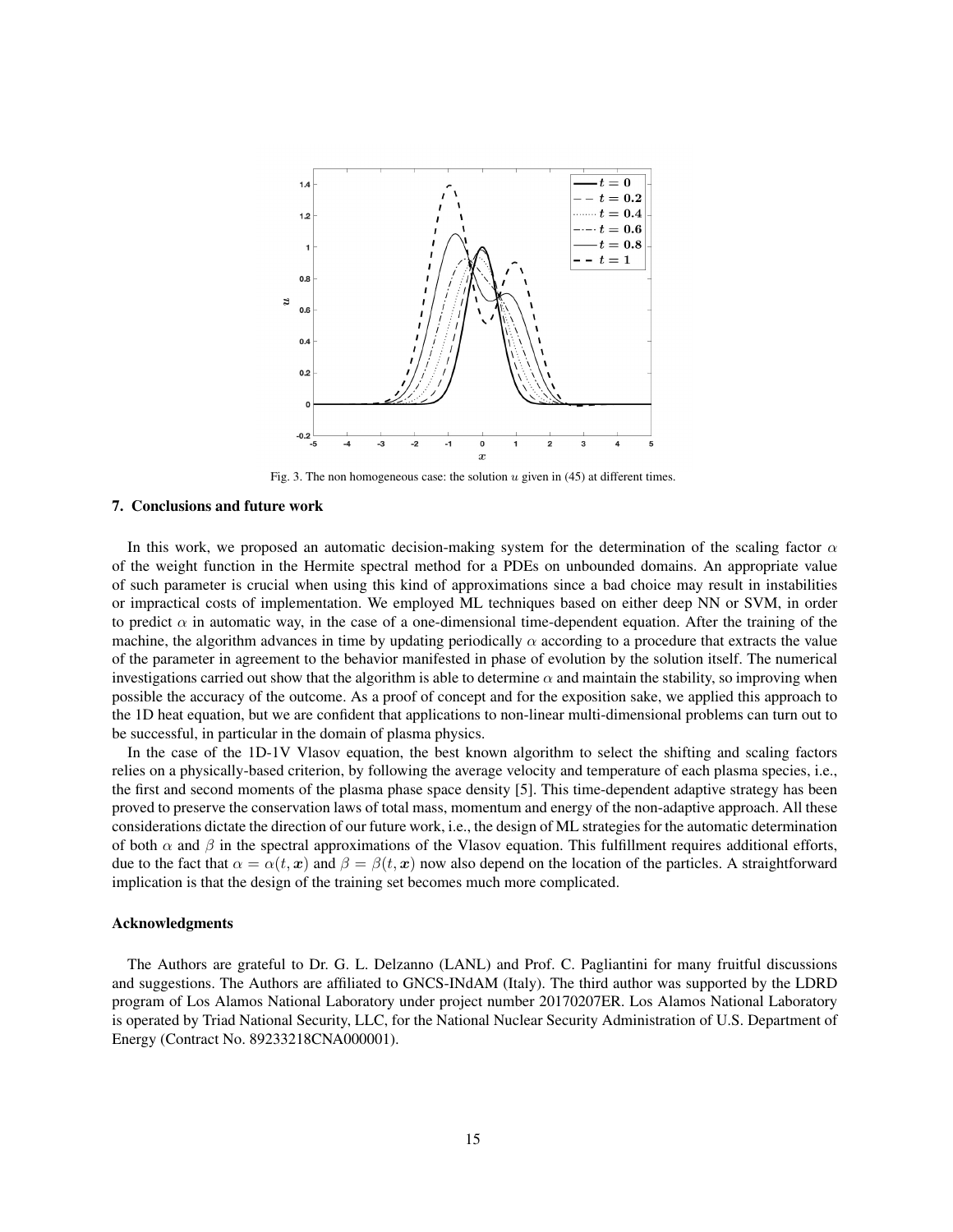

Fig. 4. Plots (left) of some randomly chosen splines overlapped to the corresponding minimizing Hermite function (49) for  $x \in [-5, 5]$ . Plots (right) in semi-log scale of  $\Gamma_{N,k}(\alpha)$  as a function of  $\alpha$ . The minimizing values  $\alpha_k$  are respectively 1.11 (top), 0.73 (middle), 0.86 (bottom).

## References

[1] E. Camporeale, G. L. Delzanno, G. Lapenta, and W. Daughton. New approach for the study of linear Vlasov stability of inhomogeneous systems. *Physics of Plasmas*, 13(9):092110, 2006.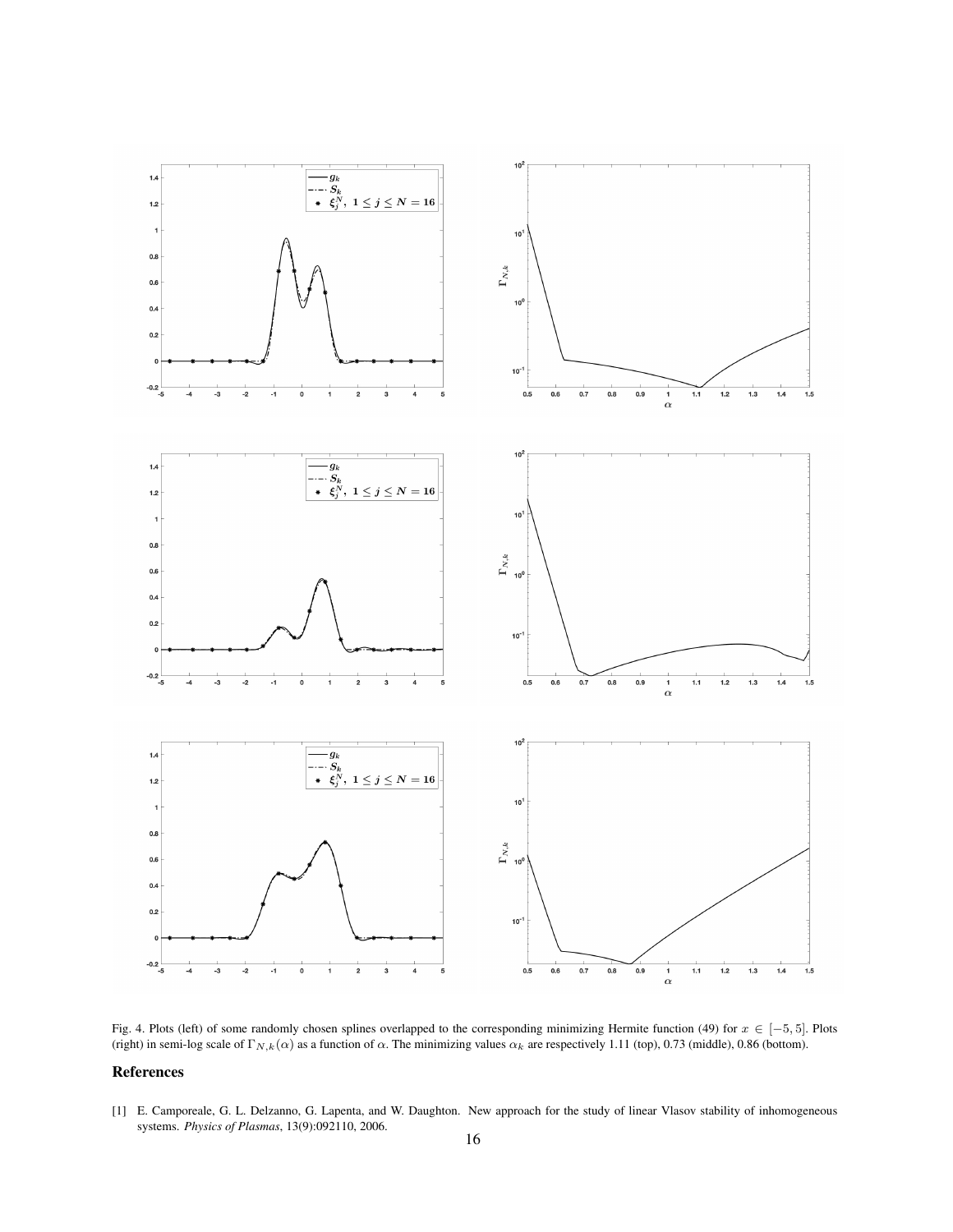- [2] C.-C. Chang and C.-J. Lin. LIBSVM: A library for support vector machines. *ACM Transactions on Intelligent Systems and Technology*, 2:1–27, 2011. Software available at *http://www.csie.ntu.edu.tw/ cjlin/libsvm*.
- [3] G. Cybenko. Approximation by superpositions of a sigmoidal function. *Mathematics of Control, Signals, and Systems (MCSS)*, 2:303–314, 1989.
- [4] G. L. Delzanno. Multi-dimensional, fully-implicit, spectral method for the Vlasov-Maxwell equations with exact conservation laws in discrete form. *Journal of Computational Physics*, 301:338–356, 2015.
- [5] G. L. Delzanno, G. Manzini, C. Pagliantini, and S. Markidis. Physics-based adaptivity of a spectral method for the Vlasov-Poisson equations based on the asymmetrically-weighted Hermite expansion in velocity space. Tech. Report (unpublished) LA-UR-19-29686, Los Alamos National Laboratory, Los Alamos, New Mexico, USA, 9 2019.
- [6] G. L. Delzanno and V. Roytershtein. Spectral approach to plasma kinetic simulation based on Hermite decomposition in velocity space. *Frontiers in Astronomy and Space Sciences*, 5, 2018. (LA-UR-18-23813, DOI:10.3389/fspas.2018.00027).
- [7] H. Drucker, C. J. C. Burges, L. Kaufman, A. Smola, and V. Vapnik. Support vector regression machines. *Advances in Neural Information Processing Systems*, 9:(7pp), 11 2003.
- [8] L. Fatone, D. Funaro, and G. Manzini. Arbitrary-order time-accurate semi-Lagrangian spectral approximations of the Vlasov-Poisson system. *J. Comput. Phys.*, 384:349–375, 2019.
- [9] L. Fatone, D. Funaro, and G. Manzini. A semi-Lagrangian spectral method for the Vlasov-Poisson system based on Fourier, Legendre and Hermite polynomials. *Comm. Appl. Math. Comput.*, 1:333–360, 2019.
- [10] L. Fatone, D. Funaro, and G. Manzini. On the use of Hermite functions for the Vlasov-Poisson system. In S. J. Sherwin, D. Moxey, J. Peirã, P. E.; Vincent, and C. Schwab, editors, *Spectral and High Order Methods for Partial Differential Equations ICOSAHOM 2018*, volume 134 of *Lecture Notes in Computational Science and Engineering*, pages 143–153, London, UK, July, 9-13 2020. ICOSAHOM, LNCSE. Selected Papers from the ICOSAHOM Conference.
- [11] D. Funaro. *Polynomial approximation of differential equations*, volume 8. Springer Science & Business Media, 1992.
- [12] D. Funaro and O. Kavian. Approximation of some diffusion evolution equations in unbounded domains by Hermite functions. *Mathematics of Computation*, 57(196):597–619, 1991.
- [13] D. Funaro and G. Manzini. Stability and conservation properties of Hermite-based approximations of the Vlasov-Poisson system, 2020. submitted to J. Sci. Comput.
- [14] D. Gottlieb and S. A. Orszag. *Numerical Analysis of Spectral Methods (Theory and Applications) Front Matter*, volume 10.1137/1.9781611970425. SIAM, 1977.
- [15] H. Grad. On the kinetic theory of rarefied gases. *Communications on Pure and Applied Mathematics*, 2(4):331–407, 1949.
- [16] B.-Y. Guo. Error estimation of Hermite spectral method for nonlinear partial differential equations. *Mathematics of Computation*, 68(227):1067–1078, 1999.
- [17] I. Guyon, B. Boser, and V. Vapnik. Automatic capacity tuning of very large VC-dimension classifiers. In J.D. Cowan S.J. Hanson and C.L. Giles, editors, *Advances in Neural Information Processing Systems*, pages 147–155. Morgan Kaufmann Publishers, 1993.
- [18] T. Hofmann, B. Schölkopf, and A. J. Smola. Kernel methods in machine learning. *The Annals of Statistics*, 36:1171–1220, 6 2008.
- [19] X. Jin, S. Cai, H. Li, and G. E. Karniadakis. NSFnets (Navier-Stokes flow nets): Physics-informed neural networks for the incompressible Navier-Stokes equations. *J. Comput. Phys.*, pages 109951–, 11 2020.
- [20] G. E. Karniadakis and J. Hesthaven. Machine learning for physical systems (special issue). J. Comput. Phys., 2019. https://www.sciencedirect.com/journal/journal-of-computational-physics/special-issue/10QSWHT6XHF.
- [21] C. T. Kelley. *Iterative Methods for Optimization*, volume 10.1137/1.9781611970920. SIAM Publications, 1999.
- [22] E. Kharazmi, , Z. Zhang, and G .E. Karniadakis. Variational physics-informed neural networks for solving partial differential equations, 2019. arXiv:1912.00873.
- [23] X. Luo, S.-T. Yau, and S. S.-T. Yau. Time-dependent Hermite-Galerkin spectral method and its applications. *Appl. Math. Comput.*, 264(C):378–391, 2015.
- [24] H. Ma, W. Sun, and T. Tang. Hermite spectral methods with a time-dependent scaling for parabolic equations in unbounded domains. *SIAM J. Numer. Anal.*, 43(1):58–75, 2005.
- [25] G. Manzini, G. L. Delzanno, J. Vencels, and S. Markidis. A Legendre-Fourier spectral method with exact conservation laws for the Vlasov-Poisson system. *Journal of Computational Physics*, 317:82–107, 2016.
- [26] G. Manzini, D. Funaro, and G. L. Delzanno. Convergence of spectral discretizations of the Vlasov-Poisson system. *SIAM J. Numer. Anal.*, 55(5):2312–2335, 2017.
- [27] T. Nguyen-Thien and T. Tran-Cong. Approximation of functions and their derivatives: A neural network implementation with applications. *Applied Mathematical Modelling*, 23:687–704, 1999.
- [28] G. Pang, M. D'Elia, M. Parks, and G. E. Karniadakis. nPINNs: Nonlocal physics-informed neural networks for a parametrized nonlocal universal Laplacian operator. Algorithms and applications. *J. Comput. Phys.*, pages 109760–, 8 2020.
- [29] A. Pinkus. Approximation theory of the MLP model in neural networks. *Acta Numerica*, 8:143–195, 1 1999.
- [30] M. Raissi, P. Perdikaris, and G. E. Karniadakis. Physics-Informed Neural Networks: A deep learning framework for solving forward and inverse problems involving nonlinear partial differential equations. *Journal of Computational Physics*, pages S0021999118307125–, 11 2018.
- [31] P. Ramuhalli, L. Udpa, and S. S. Udpa. Finite-element neural networks for solving differential equations. *IEEE Transactions on Neural Networks*, 16:1381–1392, 2005.
- [32] B. Schölkopf, C. Burges, and V. Vapnik. Incorporating invariances in support vector learning machines. In C. von der Malsburg, W. von Seelen, J. C. Vorbrüggen, and B. Sendhoff, editors, Artificial Neural Networks ICANN-96, volume 1112 of Lecture Notes in Computer Science, pages 47–52, Berlin, 1996. Springer-Verlag.
- [33] B. Schölkopf and A. J. Smola. *Learning with kernels: support vector machines, regularization, optimization and beyond*. Adaptive computation and machine learning. MIT Press, 2009.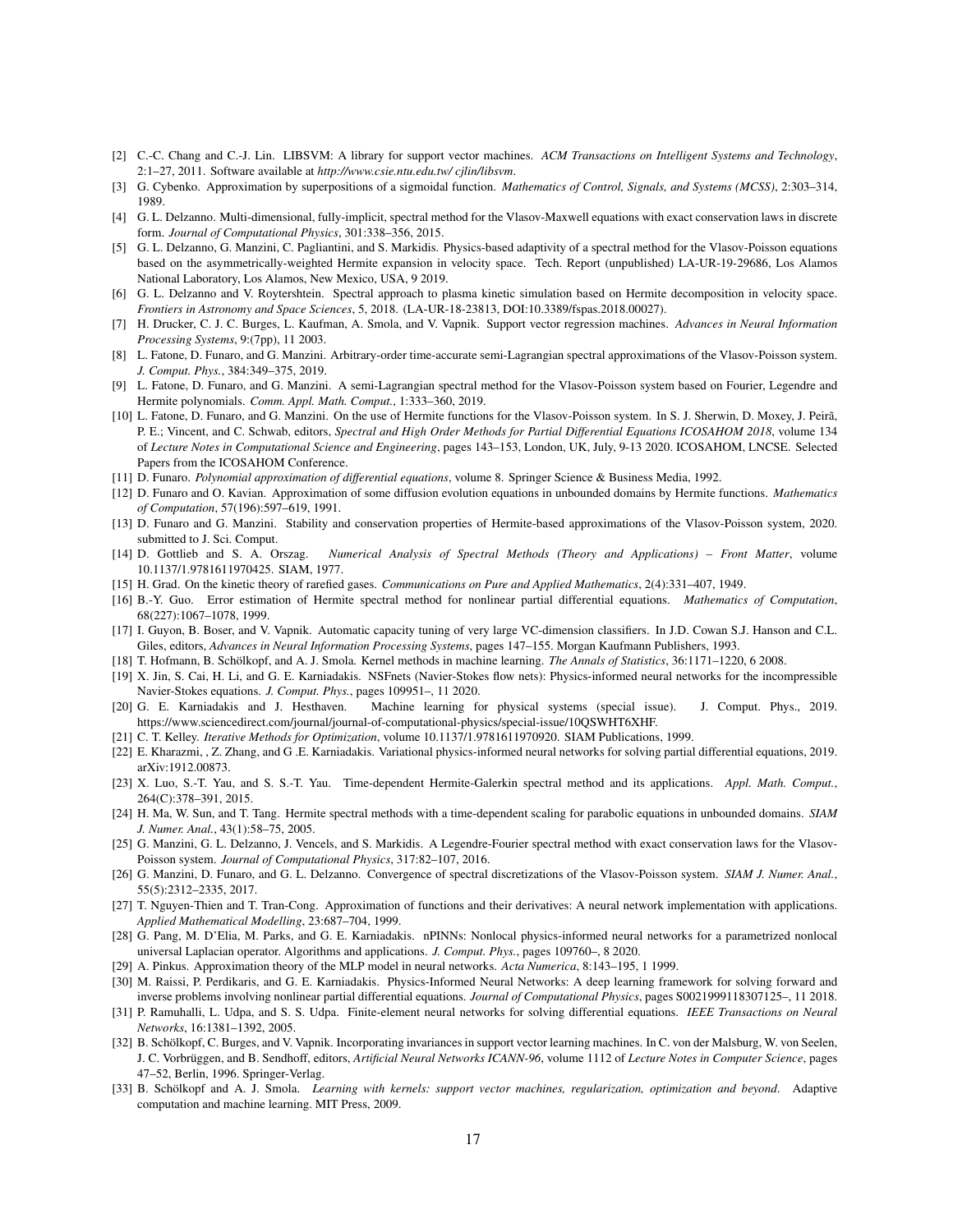- [34] J. W. Schumer and J. P. Holloway. Vlasov simulations using velocity-scaled Hermite representations. *J. Comput. Phys.*, 144(2):626–661, 1998.
- [35] J. Shen, T. Tang, and L.-L. Wang. *Spectral Methods: Algorithms, Analysis and Applications*. Springer Publishing Company, Incorporated, first edition, 2011.
- [36] Y. Shin, J. Darbon, and G. E. Karniadakis. On the convergence of physics informed neural networks for linear second-order elliptic and parabolic type pdes. *Communications in Computational Physics*, 28(5):2042–2074, 2020.
- [37] J. Sirignano and K. Spiliopoulos. DGM: A deep learning algorithm for solving partial differential equations. *Journal of Computational Physics*, pages 1339–1364, 8 2018.
- [38] A. J. Smola and B. Schölkopf. A tutorial on support vector regression. *Statistics and Computing*, 14:199–222, 08 2004.
- [39] M. Stoffel, F. Bamer, and B. Markert. Artificial neural networks and intelligent finite elements in non-linear structural mechanics. *Thin-Walled Structures*, 131:102–106, 2018.
- [40] J. A. K. Suykens and J. Vandewalle. Least squares support vector machine classifiers. *Neural Processing Letters*, 9:293–300, 06 1999.
- [41] T. Tang. The Hermite spectral method for Gaussian-type functions. *SIAM J. Sci. Comput.*, 14(3):594–606, 1993.
- [42] V Vapnik. The support vector method of function estimation. In J. A. K. Suykens and J. Vandewalle, editors, *Nonlinear Modeling. Advanced Black-Box Techniques*, chapter 3, pages 55–85. Springer, 1998.
- [43] V. Vapnik and A. Y. Chervonenkis. On a class of perceptrons. *Automation and Remote Control*, 25(1):103–109, 1964.
- [44] V. Vapnik and S. Kotz. *Estimation of Dependences Based on Empirical Data*. Springer Series in Statistics. Springer-Verlag, Berlin, New York, first edition, 1982.
- [45] V. Vapnik and A. Lerner. Pattern recognition using generalized portrait method. *Automation and Remote Control*, 24:774–780, 1963.
- [46] V. N. Vapnik. *The Nature of Statistical Learning Theory*, volume 10.1007/978-1-4757-3264-1. Springer, New York, second edition, 2000.
- [47] J. Vencels, G. L. Delzanno, G. Manzini, S. Markidis, I. Bo Peng, and V. Roytershteyn. SpectralPlasmaSolver: a spectral code for multiscale simulations of collisionless, magnetized plasmas. *J. Phys. Conf. Series*, 719(1):012022, 2016.
- [48] T.-J. Wang, C. Zhang, and Q. Zhang. Mixed spectral method for heat transfer using generalised Hermite functions and Legendre polynomials. *East Asian Journal on Applied Mathematics*, 6:448–465, 11 2016.
- [49] Y. Yadav, A. Yadav, and M. Kumar. *An Introduction to Neural Network Methods for Differential Equations*. SpringerBriefs in Applied Sciences and Technology / SpringerBriefs in Computational Intelligence. Springer Netherlands, first edition, 2015.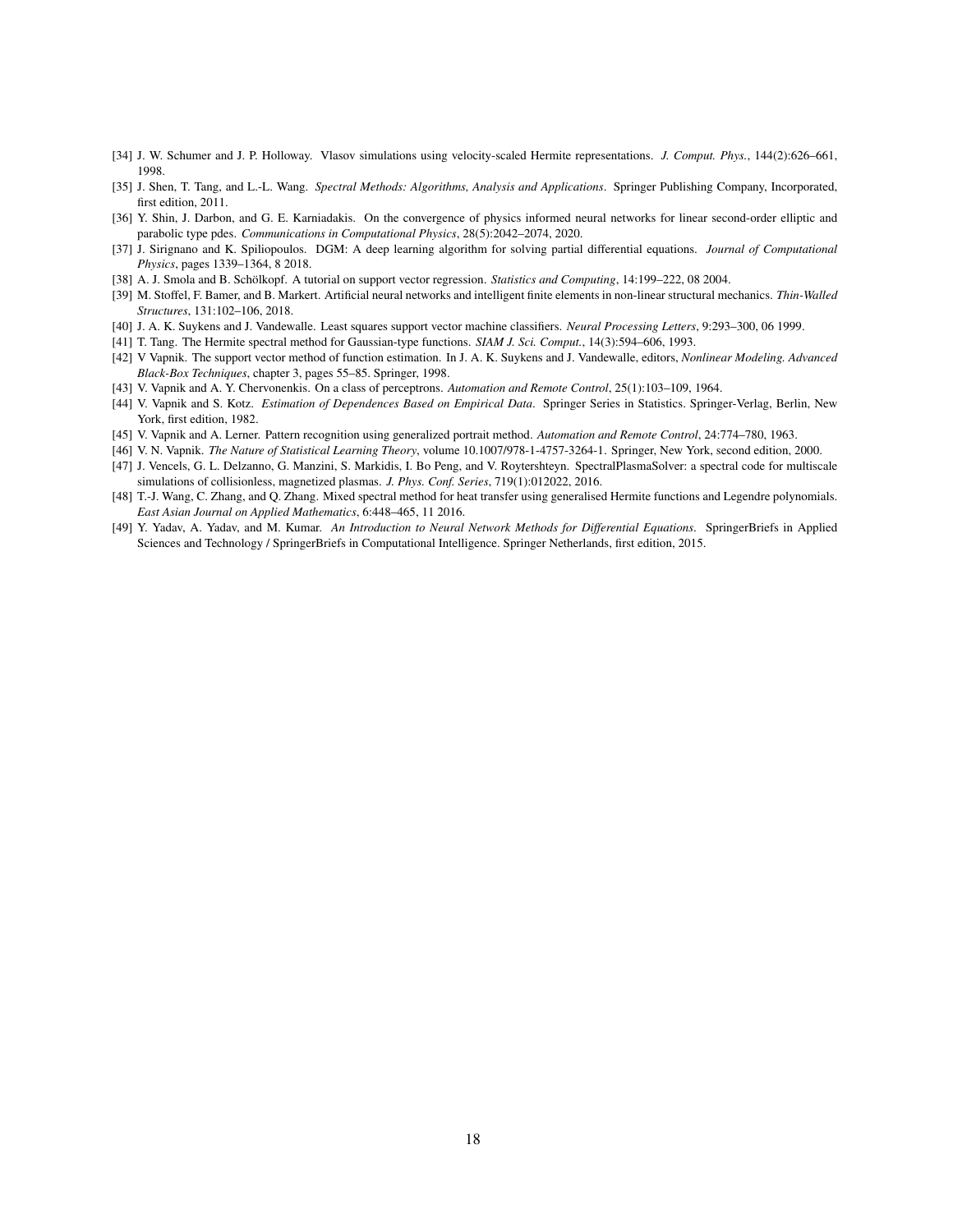# Appendix

We begin by collecting some basic relations concerning Hermite polynomials. We denote with a prime the derivative of a given Hermite polynomial with respect to the argument  $\zeta$ . Thus, the first and the second derivatives of the  $\ell$ -th Hermite polynomial, for  $\ell \geq 2$ , are given by:

$$
H'_{\ell}(\zeta) = 2\ell H_{\ell-1}(\zeta), \qquad H''_{\ell}(\zeta) = 4\ell(\ell-1)H_{\ell-2}(\zeta). \tag{55}
$$

In addition, we have:  $H'_0(\zeta) = 0$ ,  $H'_1(\zeta) = 2$ ,  $H''_0(\zeta) = 0$ ,  $H''_1(\zeta) = 0$ , so that (55) formally holds for any  $\ell \ge 0$ . Useful recursive relations are:

$$
2\zeta H_{\ell}'(\zeta) = H_{\ell}''(\zeta) + 2\ell H_{\ell}(\zeta) = \begin{cases} 2\ell H_{\ell}(\zeta), & \ell < 2, \\ 4\ell(\ell - 1)H_{\ell - 2}(\zeta) + 2\ell H_{\ell}(\zeta), & \ell \ge 2. \end{cases}
$$
(56)

$$
\zeta H_{\ell}(\zeta) = \frac{1}{4(\ell+1)} 2\zeta H'_{\ell+1}(\zeta) = \frac{1}{4(\ell+1)} \Big[ 4(\ell+1)\ell H_{\ell-1}(\zeta) + 2(\ell+1)H_{\ell+1}(\zeta) \Big]
$$
  
=  $\ell H_{\ell-1}(\zeta) + \frac{1}{2} H_{\ell+1}(\zeta), \qquad \ell \ge 1.$  (57)

For completeness, we note that for  $\ell = 0$  it holds  $\zeta H_0(\zeta) = H_1(\zeta)/2$ .

We now go through the computations relative to the three formulations  $(5)$ ,  $(15)$ ,  $(16)$ . We start with the second one. We recall that  $\alpha$  depends on t and we denote by  $\alpha'$  its derivative. Concerning Hermite polynomials, the prime will continue to denote the derivative with respect to  $\zeta$ . We substitute the definitions (11), (9) of, respectively,  $\phi_m$ ,  $u_N$ , and we split the integral in three parts that will be computed separately:

$$
\int_{\mathbb{R}} \partial_t u_N \phi_m dx = \int_{\mathbb{R}} \frac{\partial_t w_\alpha(x,t)}{\sqrt{\pi}} \left[ \sum_{\ell=0}^N \widehat{u}_\ell(t) H_\ell(\alpha x) \right] \frac{\alpha}{2^m m!} H_m(\alpha x) dx \n+ \int_{\mathbb{R}} \frac{w_\alpha(x,t)}{\sqrt{\pi}} \sum_{\ell=0}^N \left[ \left( \partial_t \widehat{u}_\ell(t) \right) H_\ell(\alpha x) + \widehat{u}_\ell(t) \alpha' x H'_\ell(\alpha x) \right] \frac{\alpha}{2^m m!} H_m(\alpha x) dx \n= \frac{\alpha}{2^m m! \sqrt{\pi}} (-2\alpha \alpha') \sum_{\ell=0}^N \widehat{u}_\ell(t) \int_{\mathbb{R}} x^2 w_\alpha(x,t) H_\ell(\alpha x) H_m(\alpha x) dx \n+ \frac{1}{2^m m! \sqrt{\pi}} \sum_{\ell=0}^N \left[ \partial_t \widehat{u}_\ell(t) \int_{\mathbb{R}} w_\alpha(x,t) H_\ell(\alpha x) H_m(\alpha x) \alpha dx \n+ \widehat{u}_\ell \alpha' \int_{\mathbb{R}} w_\alpha(x,t) x H'_\ell(\alpha x) H_m(\alpha x) \alpha dx \right] = (\mathbf{I}) + (\mathbf{II}) + (\mathbf{III}).
$$
\n(58)

To compute (I), we substitute  $\zeta = \alpha x$  and use the orthogonality properties of the Hermite polynomials to find that:

$$
\begin{split} \mathbf{(I)} &= \frac{1}{2^m \, m! \sqrt{\pi}} \frac{-2\alpha'}{\alpha} \sum_{\ell=0}^N \widehat{u}_{\ell}(t) \int_{\mathbb{R}} (\alpha x)^2 \exp\left(-(\alpha x)^2\right) H_{\ell}(\alpha x) H_m(\alpha x) \alpha \, dx \\ &= -\frac{\alpha'}{\alpha} \Big[ (2m+1) \,\widehat{u}_m(t) + 2(m+2)(m+1) \,\widehat{u}_{m+2}(t) + \frac{1}{2} \widehat{u}_{m-2}(t) \Big]. \end{split}
$$

To compute the term (II), we substitute  $\zeta = \alpha x$  and use the orthogonality properties:

$$
(\mathbf{II}) = \frac{1}{2^m m! \sqrt{\pi}} \sum_{\ell=0}^N \partial_t \widehat{u}_\ell(t) \int_{\mathbb{R}} \exp(-\zeta^2) H_\ell(\zeta) H_m(\zeta) d\zeta = \partial_t \widehat{u}_m(t).
$$

To compute term (III) we use (55) and the orthogonality of Hermite polynomials: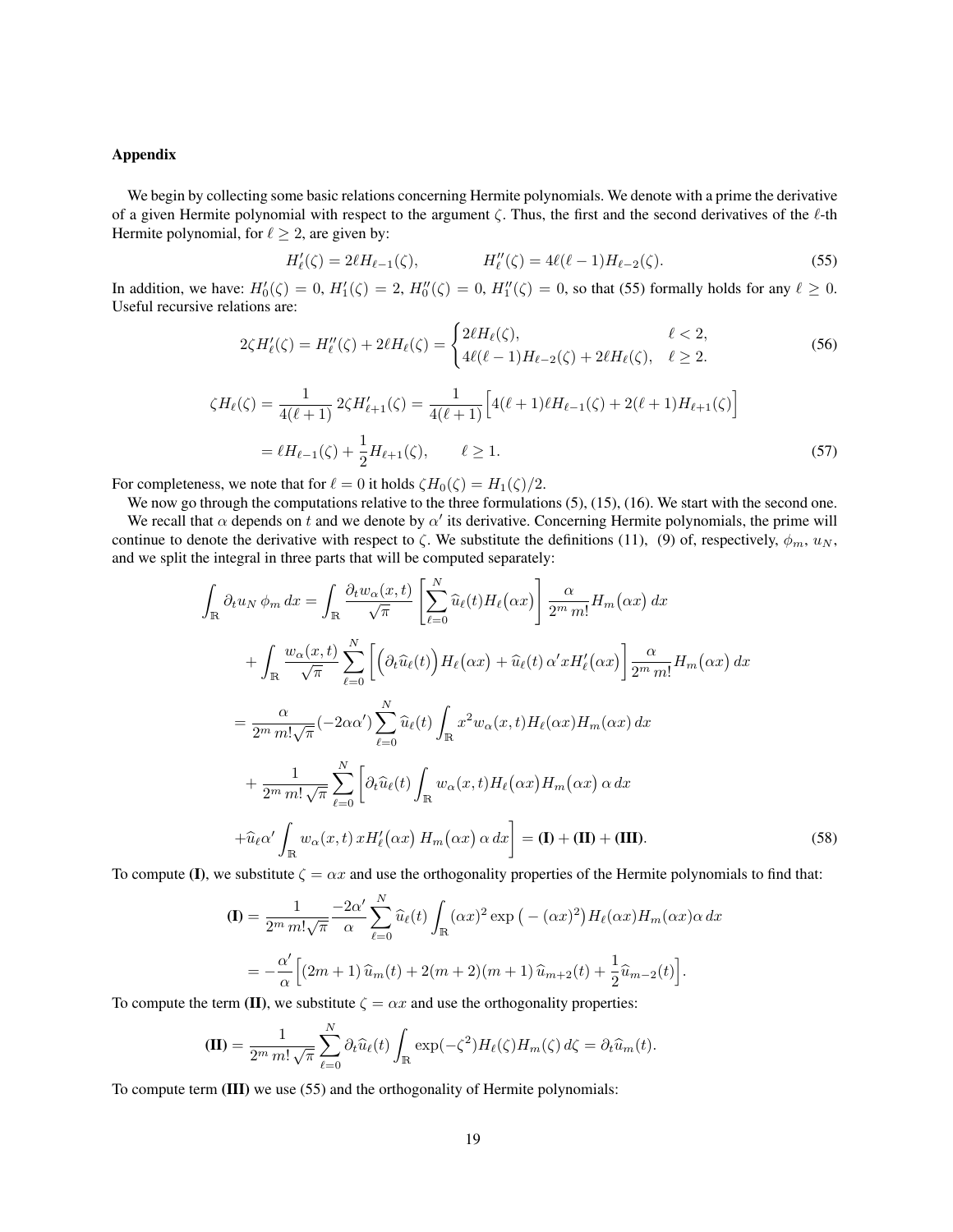$$
\begin{split} \textbf{(III)} &= \frac{1}{2^m \, m! \, \sqrt{\pi}} \sum_{\ell=0}^N \widehat{u}_{\ell}(t) \frac{\alpha'}{\alpha} \int_{\mathbb{R}} \exp(-\zeta^2) \, \zeta H_{\ell}'(\zeta) H_m(\zeta) \, d\zeta \\ &= \frac{1}{2^m \, m!} \sum_{\ell=0}^N \widehat{u}_{\ell}(t) \frac{\alpha'}{\alpha} \Big[ 2\ell m \, 2^{m-1} (m-1)! \, \delta_{\ell-1,m-1} + \ell \, 2^{m+1} (m+1)! \, \delta_{\ell-1,m+1} \Big] \\ &= \frac{\alpha'}{\alpha} \Big[ m \widehat{u}_m(t) + 2(m+2)(m+1) \widehat{u}_{m+2}(t) \Big]. \end{split}
$$

By collecting the results for (I), (II), and (III), we find out that:

$$
(\mathbf{I}) + (\mathbf{II}) + (\mathbf{III}) = \partial_t \widehat{u}_m(t) + \frac{\alpha'}{\alpha} \Big[ -(m+1)\widehat{u}_m(t) - \frac{1}{2} \widehat{u}_{m-2}(t) \Big]. \tag{59}
$$

In a similar fashion, we split the integral of the second derivative of  $u_N$  against the test function into three parts:

$$
\int_{\mathbb{R}} \partial_{xx} u_N \phi_m dx = \int_{\mathbb{R}} \partial_{xx} w_\alpha(x, t) \left[ \frac{1}{\sqrt{\pi}} \sum_{\ell=0}^N \widehat{u}_\ell(t) H_\ell(\alpha x) \right] \left[ \frac{\alpha}{2^m m!} H_m(\alpha x) \right] dx
$$

$$
+ \frac{1}{\sqrt{\pi}} \int_{\mathbb{R}} \left[ 2 \partial_x w_\alpha(x, t) \sum_{\ell=0}^N \widehat{u}_\ell(t) \partial_x H_\ell(\alpha x) \right] \left[ \frac{\alpha}{2^m m!} H_m(\alpha x) \right] dx
$$

$$
+ \frac{1}{\sqrt{\pi}} \frac{\alpha}{2^m m!} \int_{\mathbb{R}} \left[ w_\alpha(x, t) \sum_{\ell=0}^N \widehat{u}_\ell(t) \partial_{xx} H_\ell(\alpha x) \right] \left[ H_m(\alpha x) \right] dx
$$

$$
= (\mathbf{A}) + (\mathbf{B}) + (\mathbf{C}).
$$

Using the property of the Hermite polynomials, we evaluate these terms as follows:

$$
\begin{aligned} \n\textbf{(A)} &= 2\alpha^2 \bigg[ 2m\widehat{u}_m(t) + 2(m+2)(m+1)\widehat{u}_{m+2}(t) + \frac{1}{2}\widehat{u}_{m-2}(t) \bigg] \\ \n\textbf{(B)} &= -4\alpha^2 \bigg[ m\widehat{u}_m(t) + 2(m+2)(m+1)\widehat{u}_{m+2}(t) \bigg] \\ \n\textbf{(C)} &= 4(m+2)(m+1)\alpha^2 \widehat{u}_{m+2}(t). \n\end{aligned}
$$

Putting all together we arrive at:

$$
(\mathbf{A}) + (\mathbf{B}) + (\mathbf{C}) = 2\alpha^2 \left[ 2m\widehat{u}_m(t) + 2(m+2)(m+1)\widehat{u}_{m+2}(t) + \frac{1}{2}\widehat{u}_{m-2}(t) \right]
$$

$$
-4\alpha^2 \left[ m\widehat{u}_m(t) + 2(m+2)(m+1)\widehat{u}_{m+2}(t) \right]
$$

$$
+4(m+2)(m+1)\alpha^2 \widehat{u}_{m+2}(t) = \alpha^2 \widehat{u}_{m-2}(t).
$$
(60)

By equating (59) and (60) we finally obtain the scheme (14).

We then examine the scheme originating from (5). We must compute:

$$
\int_{\mathbb{R}} \frac{\partial u_N}{\partial x} \frac{\partial \phi_m}{\partial x} dx = \frac{1}{\sqrt{\pi}} \frac{\alpha}{2^m m!} \sum_{\ell=0}^N \widehat{u}_{\ell}(t) \int_{\mathbb{R}} \partial_x \Big( w_{\alpha}(x, t) H_{\ell}(\alpha x) \Big) \partial_x H_m(\alpha x) dx
$$

$$
= \frac{1}{\sqrt{\pi}} \frac{\alpha}{2^m m!} \sum_{\ell=0}^N \widehat{u}_{\ell}(t) \Big[ \int_{\mathbb{R}} \Big( \partial_x w_{\alpha}(x, t) \Big) H_{\ell}(\alpha x) \partial_x H_m(\alpha x) dx + \int_{\mathbb{R}} w_{\alpha}(x, t) \partial_x H_{\ell}(\alpha x) \partial_x H_m(\alpha x) dx \Big]
$$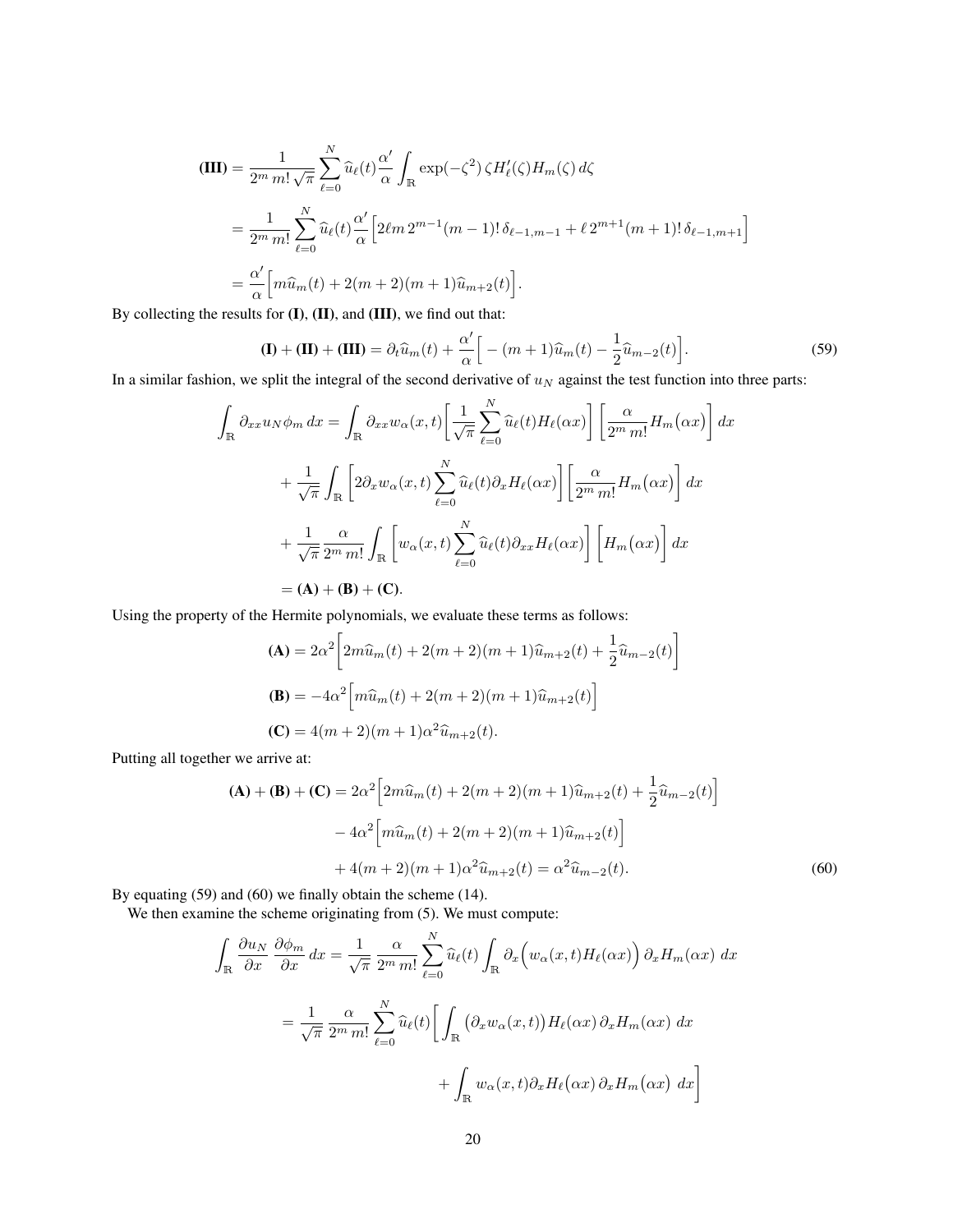$$
= \frac{1}{\sqrt{\pi}} \frac{\alpha}{2^m m!} \sum_{\ell=0}^N \widehat{u}_{\ell}(t) \Big[ -2\alpha \int_{\mathbb{R}} (\alpha x) w_{\alpha}(x, t) H_{\ell}(\alpha x) 2m H_{m-1}(\alpha x) \alpha dx
$$

$$
+ \alpha \int_{\mathbb{R}} w_{\alpha}(x, t) H'_{\ell}(\alpha x) H'_{m}(\alpha x) \alpha dx \Big]
$$

$$
= \frac{1}{\sqrt{\pi}} \frac{\alpha^2}{2^m m!} \sum_{\ell=0}^N \widehat{u}_{\ell}(t) \Big[ -4m \int_{\mathbb{R}} \zeta H_{\ell}(\zeta) H_{m-1}(\zeta) e^{-\zeta^2} d\zeta
$$

$$
+ \int_{\mathbb{R}} \exp(-\zeta^2) H'_{\ell}(\zeta) H'_{m}(\zeta) e^{-\zeta^2} d\zeta \Big]
$$

$$
= \alpha^2 \Big( -2m \widehat{u}_{m}(t) - \widehat{u}_{m-2}(t) \Big) + \alpha^2 \Big( 2m \widehat{u}_{m}(t) \Big) = -\alpha^2 \widehat{u}_{m-2}(t). \tag{61}
$$

By changing the sign of the last term in (61) we exactly get the same result in (60) which brings again to the scheme (14).

We finally examine the scheme originating from (16). The first integral is clearly equal to  $\hat{u}_m(t)$ . Successively, we evaluate:

$$
\int_{\mathbb{R}} u_N \frac{\partial^2 \phi_m}{\partial x^2} dx = \alpha^2 \int_{\mathbb{R}} u_N \phi_{m-2} dx
$$
  
\n
$$
= \alpha^2 \frac{1}{\sqrt{\pi}} \frac{\alpha}{2^{m-2}(m-2)!} \sum_{\ell=0}^N \widehat{u}_{\ell}(t) \int_{\mathbb{R}} w_{\alpha}(x,t) H_{\ell}(\alpha x) H_{m-2}(\alpha x) dx
$$
  
\n
$$
= \frac{\alpha^2}{\sqrt{\pi}} \frac{1}{2^{m-2}(m-2)!} \sum_{\ell=0}^N \widehat{u}_{\ell}(t) \int_{\mathbb{R}} H_{\ell}(\zeta) H_{m-2}(\zeta) e^{-\zeta^2} d\zeta
$$
  
\n
$$
= \frac{\alpha^2}{2^{m-2}(m-2)!} \sum_{\ell=0}^N \widehat{u}_{\ell}(t) 2^{m-2}(m-2)! \sqrt{\pi} \delta_{\ell,m-2} = \alpha^2 \widehat{u}_{m-2}(t).
$$

Regarding the last integral, we split it into two parts:

$$
\int_{\mathbb{R}} u_N \frac{\partial \phi_m}{\partial t} dx = \frac{1}{\sqrt{\pi}} \frac{1}{2^m m!} \sum_{\ell=0}^N \widehat{u}_{\ell}(t) \int_{\mathbb{R}} w_{\alpha}(x, t) H_{\ell}(\alpha x) \partial_t \left(\alpha H_m(\alpha x)\right) dx
$$

$$
= \frac{1}{\sqrt{\pi}} \frac{1}{2^m m!} \sum_{\ell=0}^N \widehat{u}_{\ell}(t) \int_{\mathbb{R}} w_{\alpha}(x, t) H_{\ell}(\alpha x) \left(\alpha' H_m(\alpha x) + \alpha \alpha' x H'_m(\alpha x)\right) dx
$$

$$
= \frac{1}{\sqrt{\pi}} \frac{1}{2^m m!} \frac{\alpha'}{\alpha} \sum_{\ell=0}^N \widehat{u}_{\ell}(t) \left[ \int_{\mathbb{R}} H_{\ell}(\zeta) H_m(\zeta) e^{-\zeta^2} d\zeta + \int_{\mathbb{R}} H_{\ell}(\zeta) \zeta H'_m(\zeta) e^{-\zeta^2} d\zeta \right]
$$

$$
= (\mathbf{I}) + (\mathbf{II}). \tag{62}
$$

These are finally evaluated as follows: